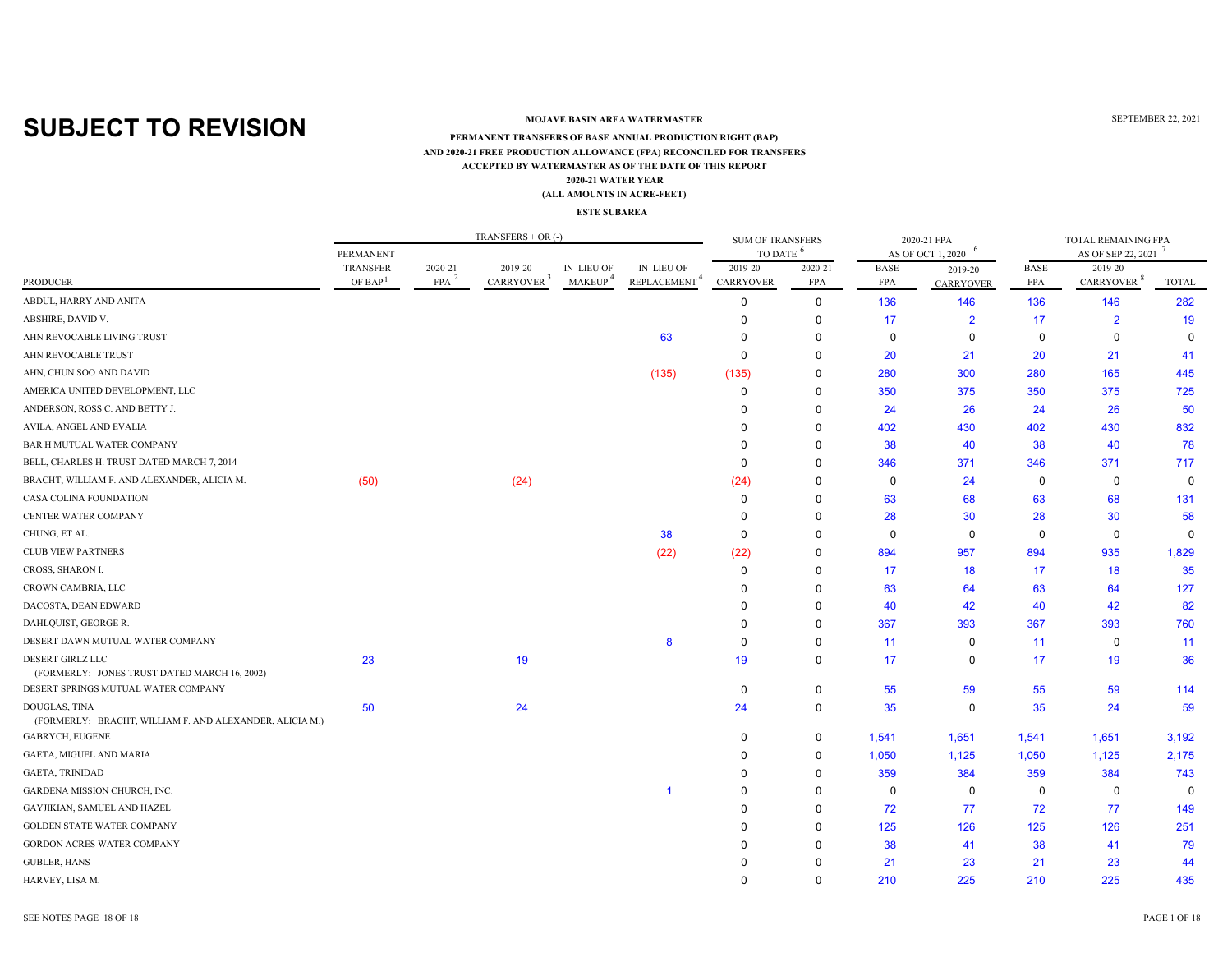### **MOJAVE BASIN AREA WATERMASTER**

#### **ACCEPTED BY WATERMASTER AS OF THE DATE OF THIS REPORT(ALL AMOUNTS IN ACRE-FEET) PERMANENT TRANSFERS OF BASE ANNUAL PRODUCTION RIGHT (BAP) 2020-21 WATER YEAR AND 2020-21 FREE PRODUCTION ALLOWANCE (FPA) RECONCILED FOR TRANSFERS**

#### **ESTE SUBAREA**

|                                       |                     |            | $TRANSFERS + OR$ (-)   |               |                          | <b>SUM OF TRANSFERS</b> |             |             | 2020-21 FPA             |                 | TOTAL REMAINING FPA    |             |
|---------------------------------------|---------------------|------------|------------------------|---------------|--------------------------|-------------------------|-------------|-------------|-------------------------|-----------------|------------------------|-------------|
|                                       | PERMANENT           |            |                        |               |                          | TO DATE <sup>6</sup>    |             |             | -6<br>AS OF OCT 1, 2020 |                 | AS OF SEP 22, 2021     |             |
|                                       | TRANSFER            | 2020-21    | 2019-20                | IN LIEU OF    | IN LIEU OF               | 2019-20                 | 2020-21     | <b>BASE</b> | 2019-20                 | <b>BASE</b>     | 2019-20                |             |
| <b>PRODUCER</b>                       | OF BAP <sup>1</sup> | <b>FPA</b> | CARRYOVER <sup>3</sup> | <b>MAKEUP</b> | REPLACEMENT <sup>4</sup> | <b>CARRYOVER</b>        | FPA         | <b>FPA</b>  | <b>CARRYOVER</b>        | FPA             | CARRYOVER <sup>8</sup> | TOTAL       |
| HERT, SCOTT                           |                     |            |                        |               |                          | 0                       | $\mathbf 0$ | 194         | 207                     | 194             | 207                    | 401         |
| HI-GRADE MATERIALS COMPANY            |                     |            |                        |               |                          | 0                       | 0           | 310         | 332                     | 310             | 332                    | 642         |
| HITCHIN LUCERNE, INC.                 |                     |            |                        |               |                          | $\Omega$                | 0           | 12          | $12 \overline{ }$       | 12 <sup>2</sup> | 12                     | 24          |
| JONES TRUST DATED MARCH 16, 2002      | (23)                |            | (19)                   |               |                          | (19)                    | 0           | 47          | 67                      | 47              | 48                     | 95          |
| JUBILEE MUTUAL WATER COMPANY          |                     |            |                        |               |                          | $\mathbf 0$             | 0           | 100         | 40                      | 100             | 40                     | 140         |
| JUNIPER RIVIERA COUNTY WATER DISTRICT |                     |            |                        |               | 42                       | $\Omega$                | 0           | 26          | 0                       | 26              | $\mathbf 0$            | 26          |
| KIM, JU SANG                          |                     |            |                        |               |                          | $\Omega$                | 0           | 21          | 23                      | 21              | 23                     | 44          |
| LEE, ANNA K. AND ESHBAN K.            |                     |            |                        |               |                          | $\Omega$                | 0           | 24          | 25                      | 24              | 25                     | 49          |
| LEE, DOO HWAN                         |                     |            |                        |               |                          | $\Omega$                | $\Omega$    | 55          | 59                      | 55              | 59                     | 114         |
| LOPEZ, BALTAZAR                       |                     |            |                        |               |                          | $\Omega$                | 0           | 270         | 289                     | 270             | 289                    | 559         |
| LUA, MICHAEL T. AND DONNA S.          |                     |            |                        |               |                          | $\Omega$                | $\Omega$    | 244         | 261                     | 244             | 261                    | 505         |
| LUCERNE VALLEY MUTUAL WATER COMPANY   |                     |            |                        |               |                          |                         | $\Omega$    | 38          | 41                      | 38              | 41                     | 79          |
| LUCERNE VALLEY PARTNERS               |                     |            |                        |               |                          |                         | $\Omega$    | 850         | 910                     | 850             | 910                    | 1,760       |
| LUCERNE VISTA MUTUAL WATER COMPANY    |                     |            |                        |               |                          | $\Omega$                | 0           | 15          | 15                      | 15              | 15                     | 30          |
| M.B. LANDSCAPING AND NURSERY, INC.    |                     |            |                        |               |                          | 0                       | 0           | 1,242       | 1,330                   | 1,242           | 1,330                  | 2,572       |
| MITSUBISHI CEMENT CORPORATION         |                     |            |                        |               | (239)                    | (239)                   | $\Omega$    | 977         | 1,047                   | 977             | 808                    | 1,785       |
| MONACO INVESTMENT COMPANY             |                     |            |                        |               |                          | $\mathbf 0$             | 0           | 49          | 53                      | 49              | 53                     | 102         |
| MOSS, LAWRENCE W. AND HELEN J.        |                     |            |                        |               |                          | 0                       | $\Omega$    | 31          | 33                      | 31              | 33                     | 64          |
| NORRIS TRUST, MARY ANN                |                     |            |                        |               |                          | $\Omega$                | $\Omega$    | 52          | 55                      | 52              | 55                     | 107         |
| <b>OASIS WORLD MISSION</b>            |                     |            |                        |               | 71                       | $\Omega$                | $\Omega$    | $\Omega$    | $\Omega$                | $\mathbf 0$     | $\mathbf 0$            | $\mathbf 0$ |
| OMYA CALIFORNIA, INC.                 |                     |            |                        |               | 25                       | 0                       | 0           | 17          | 0                       | 17              | 0                      | 17          |
| PAK, KAE SOO AND MYONG HUI KANG       |                     |            |                        |               | (38)                     | (38)                    | 0           | 173         | 186                     | 173             | 148                    | 321         |
| PETTIGREW, DAN                        |                     |            |                        |               |                          | 0                       | 0           | 16          | 17                      | 16              | 17                     | 33          |
| REED, MIKE                            |                     |            |                        |               |                          | $\Omega$                | 0           | 41          | 44                      | 41              | 44                     | 85          |
| RHEE, ANDREW N.                       |                     |            |                        |               |                          | $\Omega$                | $\Omega$    | 49          | 53                      | 49              | 53                     | 102         |
| ROBERTSON'S READY MIX                 |                     |            |                        |               | 155                      | $\Omega$                | $\Omega$    | $\Omega$    | 0                       | 0               | $\mathbf 0$            | $\mathbf 0$ |
| <b>ROYAL WAY</b>                      |                     |            |                        |               |                          | $\Omega$                | $\Omega$    | 140         | 150                     | 140             | 150                    | 290         |
| S AND E 786 ENTERPRISES, LLC          |                     |            |                        |               |                          | $\Omega$                | 0           | 418         | 448                     | 418             | 448                    | 866         |
| SABA FAMILY TRUST DATED JULY 24, 2018 |                     |            |                        |               |                          | $\Omega$                | 0           | 784         | 840                     | 784             | 840                    | 1,624       |
| SAN BERNARDINO COUNTY SERVICE AREA 29 |                     |            |                        |               | 22                       | $\Omega$                | $\Omega$    | 28          | 0                       | 28              | 0                      | 28          |
| <b>SON'S RANCH</b>                    |                     |            |                        |               |                          | 0                       | O           | 98          | 105                     | 98              | 105                    | 203         |
| SPECIALTY MINERALS, INC.              | 10                  |            | 8                      |               | 17                       | 8                       |             | 37          | 0                       | 37              | 8                      | 45          |
| SPILLMAN, JAMES R. AND NANCY J.       |                     |            |                        |               |                          | $\Omega$                | $\Omega$    | 17          | 18                      | 17              | 18                     | 35          |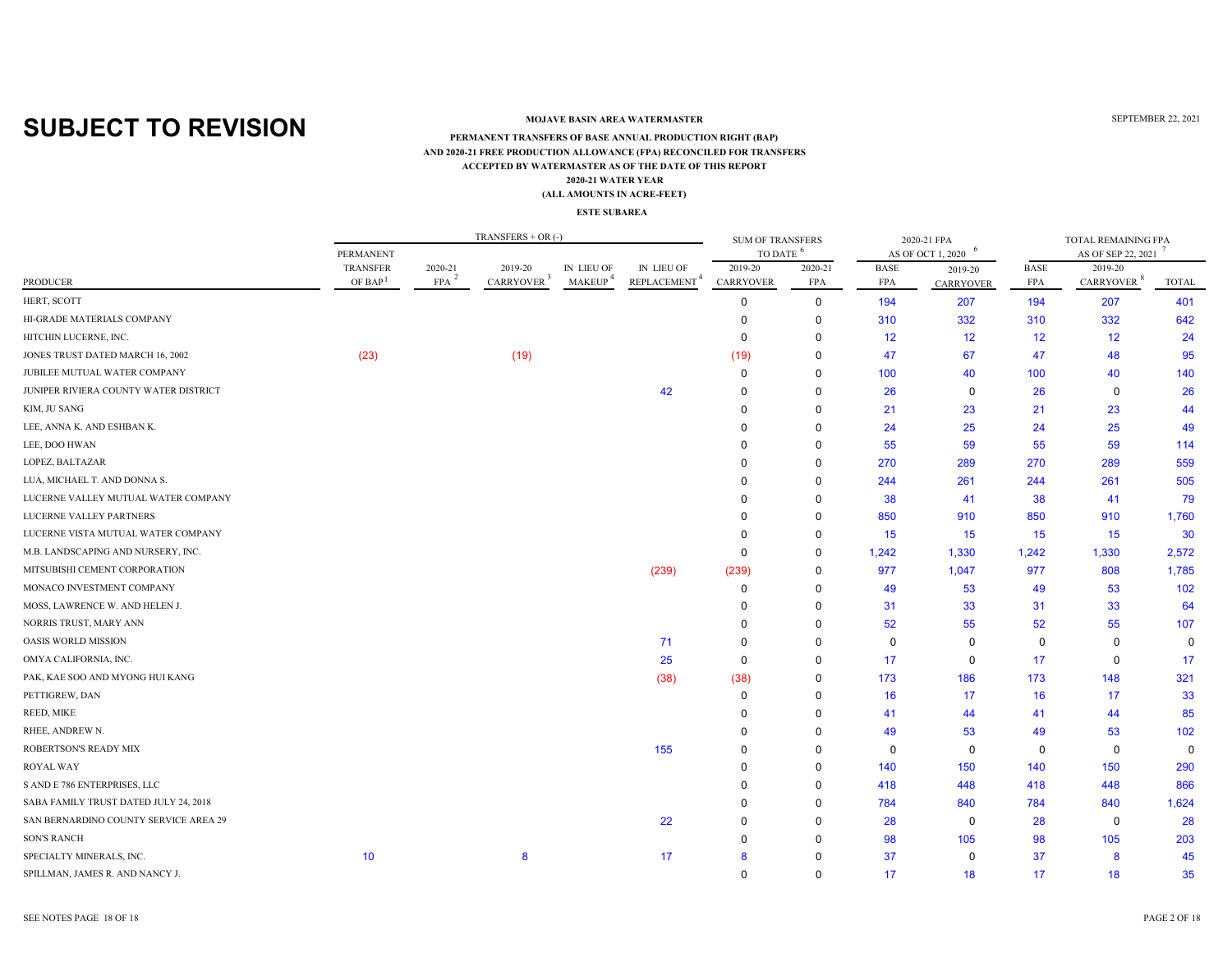### **MOJAVE BASIN AREA WATERMASTER**

### **ACCEPTED BY WATERMASTER AS OF THE DATE OF THIS REPORT(ALL AMOUNTS IN ACRE-FEET) PERMANENT TRANSFERS OF BASE ANNUAL PRODUCTION RIGHT (BAP) 2020-21 WATER YEAR AND 2020-21 FREE PRODUCTION ALLOWANCE (FPA) RECONCILED FOR TRANSFERS**

#### **ESTE SUBAREA**

|                                                    | PERMANENT                              |                       | $TRANSFERS + OR$ (-)        |                             |                                  | <b>SUM OF TRANSFERS</b><br>TO DATE |                       |                           | 2020-21 FPA<br>AS OF OCT 1, 2020 |                           | TOTAL REMAINING FPA<br>AS OF SEP 22, 2021 |        |
|----------------------------------------------------|----------------------------------------|-----------------------|-----------------------------|-----------------------------|----------------------------------|------------------------------------|-----------------------|---------------------------|----------------------------------|---------------------------|-------------------------------------------|--------|
| PRODUCER                                           | <b>TRANSFER</b><br>OF BAP <sup>1</sup> | 2020-21<br><b>FPA</b> | 2019-20<br><b>CARRYOVER</b> | IN LIEU OF<br><b>MAKEUP</b> | IN LIEU OF<br><b>REPLACEMENT</b> | 2019-20<br><b>CARRYOVER</b>        | 2020-21<br><b>FPA</b> | <b>BASE</b><br><b>FPA</b> | 2019-20<br><b>CARRYOVER</b>      | <b>BASE</b><br><b>FPA</b> | 2019-20<br><b>CARRYOVER</b>               | TOTAL  |
| THE CUSHENBURY TRUST, C/O SPECIALTY MINERALS, INC. | (10)                                   |                       | (8)                         |                             |                                  | (8)                                |                       |                           |                                  |                           |                                           |        |
| WEST END MUTUAL WATER COMPANY                      |                                        |                       |                             |                             | (8)                              | (8)                                | 0                     |                           | 22                               | 21                        | 14                                        | 35     |
| WILSHIRE ROAD PARTNERS                             |                                        |                       |                             |                             |                                  |                                    | 0                     | 485                       | 519                              | 485                       | 519                                       | 1,004  |
| <b>TOTAL (68 PRODUCERS IN THE ESTE SUBAREA)</b>    |                                        |                       | n                           |                             |                                  | (442)                              | 0                     | 13,500                    | 14,227                           | 13,500                    | 13,785                                    | 27,285 |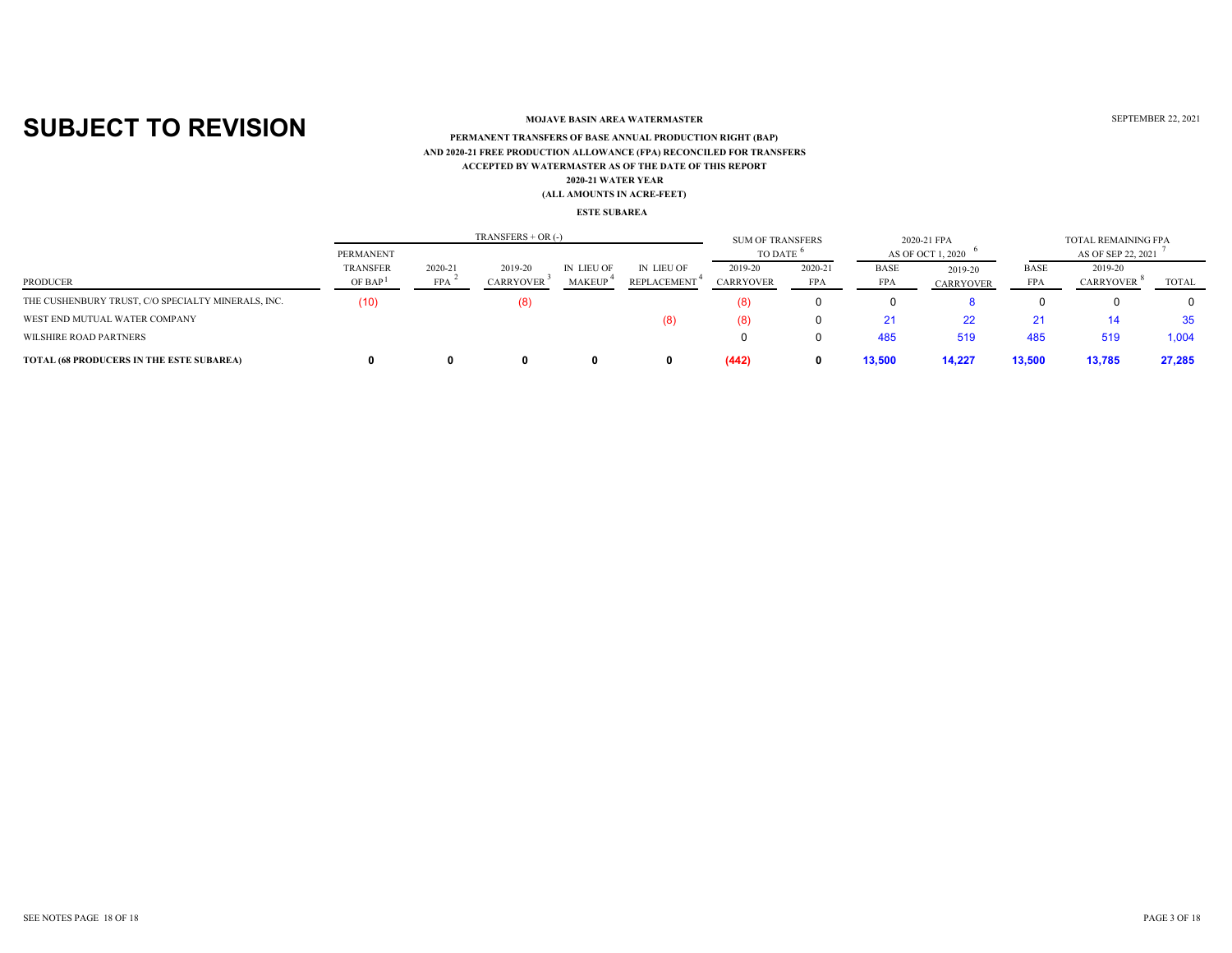### **MOJAVE BASIN AREA WATERMASTER**

#### **ACCEPTED BY WATERMASTER AS OF THE DATE OF THIS REPORT(ALL AMOUNTS IN ACRE-FEET) PERMANENT TRANSFERS OF BASE ANNUAL PRODUCTION RIGHT (BAP) 2020-21 WATER YEAR AND 2020-21 FREE PRODUCTION ALLOWANCE (FPA) RECONCILED FOR TRANSFERS**

#### **OESTE SUBAREA**

|                                                 |                                        |                       | TRANSFERS $+$ OR $(-)$      |                             |                                         | <b>SUM OF TRANSFERS</b>     |                |             | 2020-21 FPA                 |                           | TOTAL REMAINING FPA         |       |
|-------------------------------------------------|----------------------------------------|-----------------------|-----------------------------|-----------------------------|-----------------------------------------|-----------------------------|----------------|-------------|-----------------------------|---------------------------|-----------------------------|-------|
|                                                 | PERMANENT                              |                       |                             |                             |                                         | TO DATE                     |                |             | AS OF OCT 1, 2020           |                           | AS OF SEP 22, 2021          |       |
| PRODUCER                                        | <b>TRANSFER</b><br>OF BAP <sup>1</sup> | 2020-21<br><b>FPA</b> | 2019-20<br><b>CARRYOVER</b> | IN LIEU OF<br><b>MAKEUP</b> | <b>IN LIEU OF</b><br><b>REPLACEMENT</b> | 2019-20<br><b>CARRYOVER</b> | 2020-21<br>FPA | BASE<br>FPA | 2019-20<br><b>CARRYOVER</b> | <b>BASE</b><br><b>FPA</b> | 2019-20<br><b>CARRYOVER</b> | TOTAL |
| AEROCHEM, INC.                                  |                                        |                       |                             |                             |                                         |                             | $\Omega$       | 429         | 495                         | 429                       | 495                         | 924   |
| CHAMISAL MUTUAL WATER COMPANY                   |                                        |                       |                             |                             |                                         |                             | 0              | 63          | 72                          | 63                        | 72                          | 135   |
| HANDRINOS, NICOLE A.                            |                                        |                       |                             |                             |                                         |                             | 0              |             |                             |                           |                             | 11    |
| HETTINGA REVOCABLE TRUST                        |                                        |                       |                             |                             |                                         |                             | 0              | 847         | 583                         | 847                       | 583                         | 1,430 |
| PHELAN PIÑON HILLS COMMUNITY SERVICES DISTRICT  |                                        |                       |                             |                             |                                         |                             | 0              | 3,042       | 3,510                       | 3,042                     | 3,510                       | 6,552 |
| TROEGER FAMILY TRUST, RICHARD H.                |                                        |                       |                             |                             |                                         |                             | 0              | 73          | 84                          | 73                        | 84                          | 157   |
| <b>TOTAL (6 PRODUCERS IN THE OESTE SUBAREA)</b> |                                        |                       | 0                           |                             |                                         |                             | 0              | 4,459       | 4,750                       | 4,459                     | 4,750                       | 9,209 |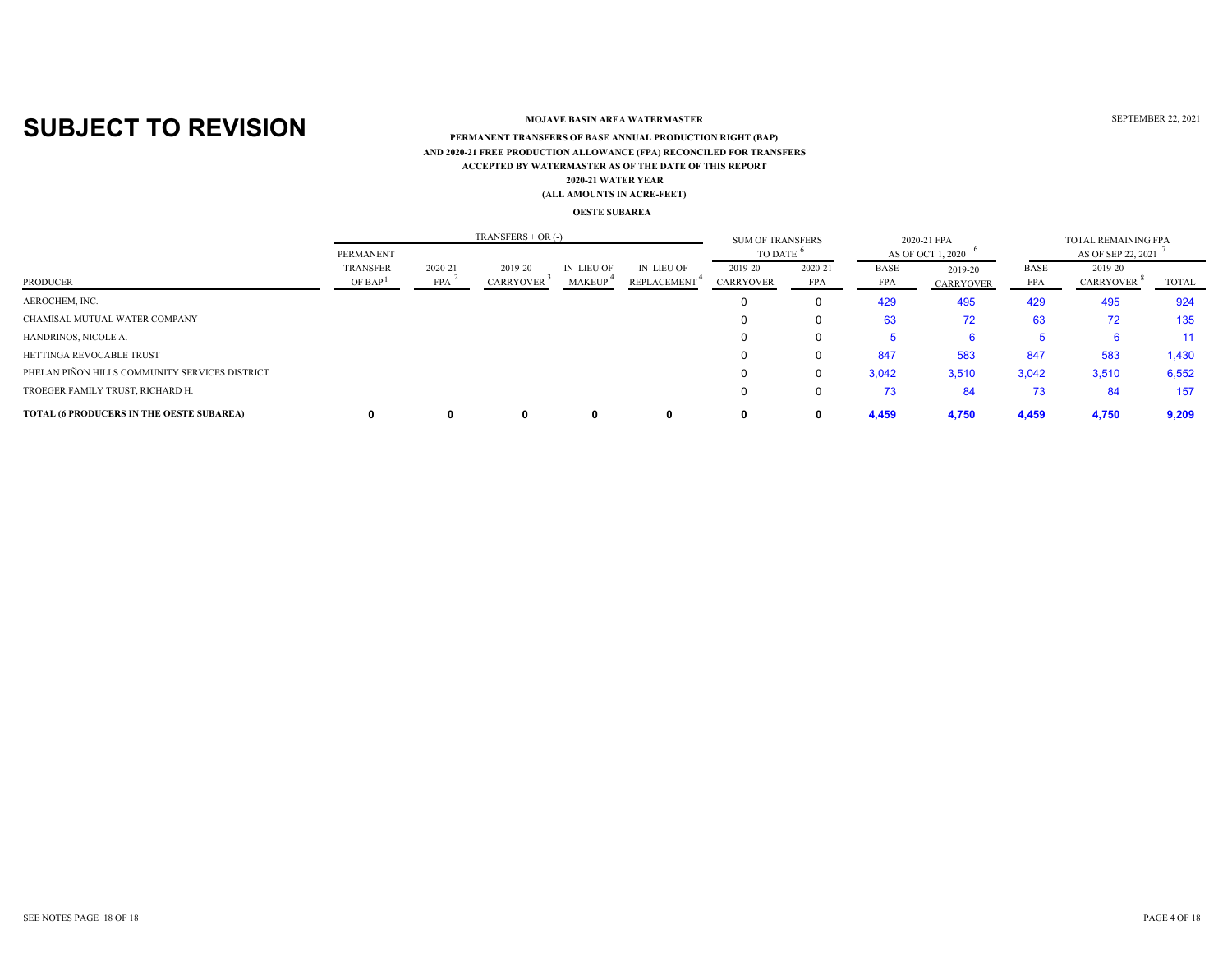### **MOJAVE BASIN AREA WATERMASTER**

### **ACCEPTED BY WATERMASTER AS OF THE DATE OF THIS REPORT(ALL AMOUNTS IN ACRE-FEET) PERMANENT TRANSFERS OF BASE ANNUAL PRODUCTION RIGHT (BAP) 2020-21 WATER YEAR AND 2020-21 FREE PRODUCTION ALLOWANCE (FPA) RECONCILED FOR TRANSFERS**

#### **ALTO SUBAREA**

|                                             |                        |                       | $TRANSFERS + OR$ (-)              |                             |                                        | <b>SUM OF TRANSFERS</b> |                       |                           | 2020-21 FPA                 |                           | TOTAL REMAINING FPA               |                |
|---------------------------------------------|------------------------|-----------------------|-----------------------------------|-----------------------------|----------------------------------------|-------------------------|-----------------------|---------------------------|-----------------------------|---------------------------|-----------------------------------|----------------|
|                                             | <b>PERMANENT</b>       |                       |                                   |                             |                                        | TO DATE <sup>6</sup>    |                       |                           | AS OF OCT 1, 2020           |                           | AS OF SEP 22, 2021                |                |
| PRODUCER                                    | TRANSFER<br>OF BAP $1$ | 2020-21<br><b>FPA</b> | 2019-20<br>CARRYOVER <sup>3</sup> | IN LIEU OF<br><b>MAKEUP</b> | IN LIEU OF<br>REPLACEMENT <sup>4</sup> | 2019-20<br>CARRYOVER    | 2020-21<br><b>FPA</b> | <b>BASE</b><br><b>FPA</b> | 2019-20<br><b>CARRYOVER</b> | <b>BASE</b><br><b>FPA</b> | 2019-20<br>CARRYOVER <sup>8</sup> | TOTAL          |
| ADELANTO, CITY OF                           |                        |                       |                                   | 252                         | 810                                    | $\Omega$                | $\mathbf 0$           | 2,851                     | 0                           | 2,851                     | 0                                 | 2,851          |
| ADES, JOHN AND DEVON                        |                        |                       |                                   | -1                          | (24)                                   | (24)                    | $\mathbf 0$           | 25                        | 24                          | 25                        | 0                                 | 25             |
| AGCON, INC.                                 |                        |                       |                                   | 19                          | 93                                     | $\Omega$                | $\Omega$              | 212                       | 0                           | 212                       | $\mathbf 0$                       | 212            |
| AMERICAN STATES WATER COMPANY               |                        |                       |                                   |                             | (550)                                  | (550)                   | $\Omega$              | 550                       | 550                         | 550                       | $\mathbf 0$                       | 550            |
| APPLE VALLEY FOOTHILL COUNTY WATER DISTRICT |                        |                       | (13)                              | 8                           |                                        | (13)                    | $\mathbf 0$           | 92                        | 37                          | 92                        | 24                                | 116            |
| APPLE VALLEY HEIGHTS COUNTY WATER DISTRICT  |                        |                       | 13                                | 8                           | 13                                     | 13                      | $\Omega$              | 69                        | $\Omega$                    | 69                        | 13                                | 82             |
| APPLE VALLEY UNIFIED SCHOOL DISTRICT        |                        |                       |                                   |                             | 47                                     | $\Omega$                | $\Omega$              | $\mathbf 0$               | $\Omega$                    | $\mathbf 0$               | 0                                 | $\Omega$       |
| APPLE VALLEY VIEW MUTUAL WATER COMPANY      |                        |                       |                                   | $\overline{2}$              | 5                                      | $\Omega$                | $\Omega$              | 20                        | $\Omega$                    | 20                        | 0                                 | 20             |
| APPLE VALLEY, TOWN OF                       |                        |                       |                                   | 38                          | (596)                                  | (596)                   | $\Omega$              | 596                       | 596                         | 596                       | $\Omega$                          | 596            |
| AQUA CAPITAL MANAGEMENT LP-INDUSTRIAL       |                        |                       | 10 <sup>°</sup>                   |                             | (10)                                   | $\mathbf 0$             | $\Omega$              | $\mathbf 0$               | $\mathbf 0$                 | $\mathbf 0$               | $\Omega$                          | $\Omega$       |
| BASS TRUST, NEWTON T.                       |                        |                       |                                   | $\overline{1}$              | (382)                                  | (382)                   | $\mathbf 0$           | 335                       | 382                         | 335                       | $\Omega$                          | 335            |
| <b>BASTIANON REVOCABLE TRUST</b>            |                        |                       |                                   |                             | (57)                                   | (57)                    | $\mathbf 0$           | 51                        | 57                          | 51                        | 0                                 | 51             |
| <b>BEINSCHROTH FAMILY TRUST</b>             |                        |                       |                                   | $\blacktriangleleft$        | (204)                                  | (204)                   | $\Omega$              | 179                       | 204                         | 179                       | $\mathbf 0$                       | 179            |
| BEINSCHROTH, ANDY ERIC                      |                        |                       |                                   |                             | (187)                                  | (187)                   | $\mathbf 0$           | 163                       | 187                         | 163                       | $\Omega$                          | 163            |
| BOX, GEARY S. AND LAURA                     |                        |                       | (11)                              | $\overline{1}$              |                                        | (11)                    | 0                     | 15                        | 11                          | 15                        | $\Omega$                          | 15             |
| BROWN, BOBBY G. AND VALERIA R.              |                        |                       |                                   |                             | (31)                                   | (31)                    | $\mathbf 0$           | 28                        | 31                          | 28                        | 0                                 | 28             |
| <b>BROWN, JENNIFER</b>                      |                        |                       |                                   | $\overline{1}$              | (26)                                   | (26)                    | $\Omega$              | 27                        | 26                          | 27                        | 0                                 | 27             |
| <b>BRUNEAU, KAREN</b>                       |                        |                       |                                   |                             | (8)                                    | (8)                     | $\Omega$              | $\overline{7}$            | 8                           | $\overline{7}$            | 0                                 | $\overline{7}$ |
| BRYANT, IAN                                 |                        |                       |                                   |                             | (22)                                   | (22)                    | $\mathbf 0$           | 19                        | 22                          | 19                        | $\Omega$                          | 19             |
| <b>BUNNELL, DICK</b>                        |                        |                       |                                   |                             | (16)                                   | (16)                    | $\Omega$              | 16                        | 16                          | 16                        | $\Omega$                          | 16             |
| CALMAT COMPANY                              |                        |                       | (10)                              | $\overline{1}$              |                                        | (10)                    | $\Omega$              | 14                        | 10                          | 14                        | $\Omega$                          | 14             |
| CALPORTLAND COMPANY - AGRICULTURE           |                        |                       | (483)                             |                             |                                        | (483)                   | 0                     | 418                       | 483                         | 418                       | 0                                 | 418            |
| CALPORTLAND COMPANY - ORO GRANDE PLANT      |                        |                       | (584)                             | 83                          |                                        | (584)                   | 0                     | 1,545                     | 584                         | 1,545                     | 0                                 | 1,545          |
| CDFW - MOJAVE NARROWS REGIONAL PARK         |                        |                       |                                   | 100                         | 575                                    | $\Omega$                | 0                     | 1,159                     | $\Omega$                    | 1,159                     | $\Omega$                          | 1,159          |
| CDFW - MOJAVE RIVER FISH HATCHERY           |                        |                       |                                   |                             |                                        | $\Omega$                | $\Omega$              | 13                        | $\Omega$                    | 13                        | 0                                 | 13             |
| CEMEX, INC.                                 |                        |                       |                                   | 71                          | 312                                    | $\Omega$                | $\mathbf 0$           | 825                       | 0                           | 825                       | 0                                 | 825            |
| DLW REVOCABLE TRUST                         |                        |                       |                                   |                             | (53)                                   | (53)                    | $\Omega$              | 46                        | 53                          | 46                        | $\Omega$                          | 46             |
| DOLCH LIVING TRUST ROBERT AND JUDITH        |                        |                       |                                   |                             | (67)                                   | (67)                    | $\Omega$              | 59                        | 67                          | 59                        | $\mathbf 0$                       | 59             |
| DORA LAND, INC.                             |                        |                       |                                   |                             | (12)                                   | (12)                    | $\mathbf 0$           | 10 <sup>°</sup>           | 12                          | 10                        | 0                                 | 10             |
| EVENSON, EDWIN H. AND JOYCELAINE C.         |                        |                       |                                   |                             |                                        | $\Omega$                | $\mathbf 0$           | 46                        | 53                          | 46                        | 53                                | 99             |
| FEDERAL BUREAU OF PRISONS, VICTORVILLE      |                        | (378)                 |                                   |                             |                                        | $\Omega$                | (378)                 | 378                       | $\Omega$                    | $\mathbf 0$               | $\Omega$                          | <sup>0</sup>   |
| FINCH, JENIFER                              |                        |                       |                                   |                             | (23)                                   | (23)                    | $\mathbf 0$           | 20                        | 23                          | 20                        | 0                                 | 20             |
| FISCHER REVOCABLE LIVING TRUST              |                        |                       |                                   |                             | (26)                                   | (26)                    | $\Omega$              | 24                        | 26                          | 24                        | $\Omega$                          | 24             |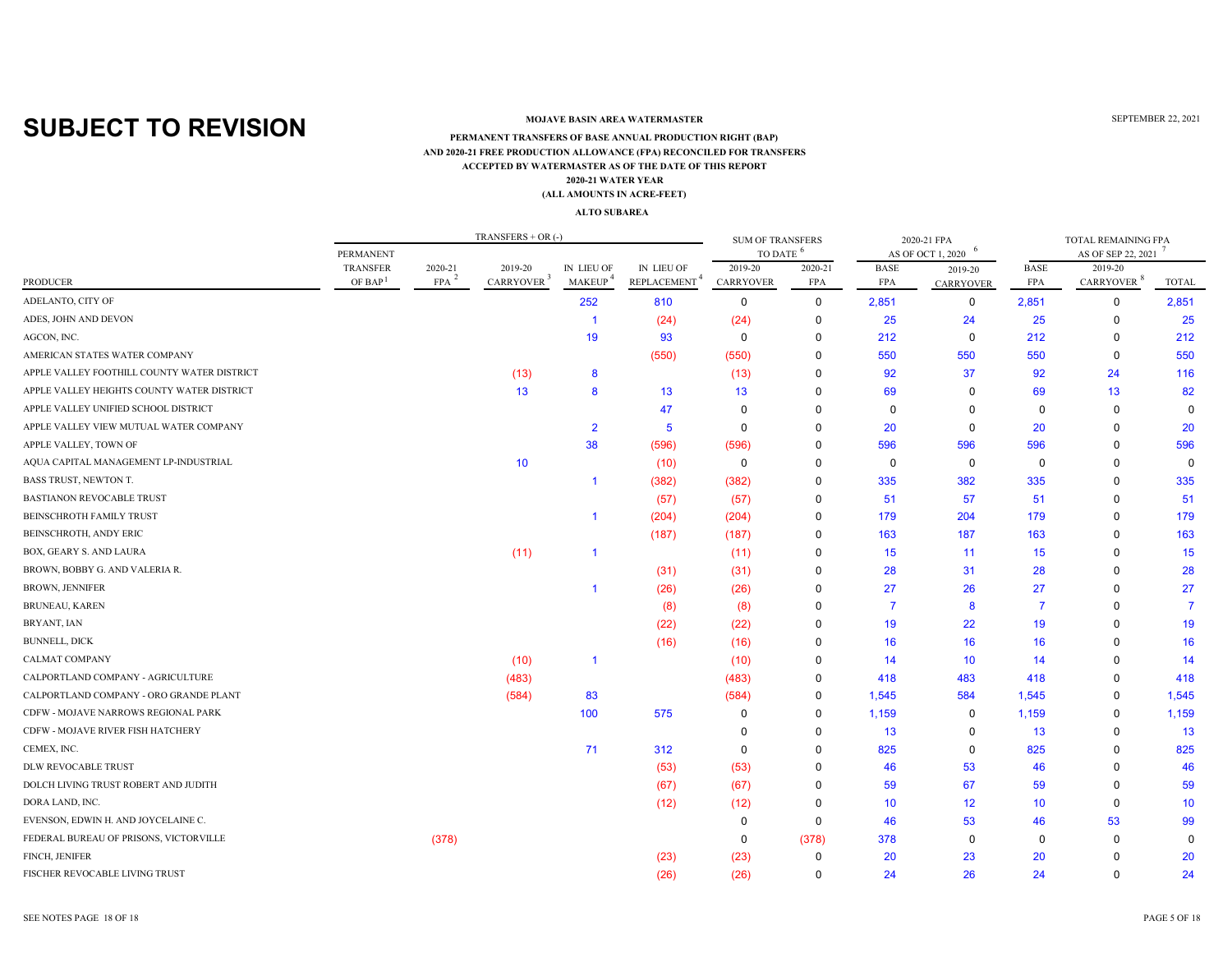### **MOJAVE BASIN AREA WATERMASTER**

#### **ACCEPTED BY WATERMASTER AS OF THE DATE OF THIS REPORT (ALL AMOUNTS IN ACRE-FEET) PERMANENT TRANSFERS OF BASE ANNUAL PRODUCTION RIGHT (BAP) 2020-21 WATER YEAR AND 2020-21 FREE PRODUCTION ALLOWANCE (FPA) RECONCILED FOR TRANSFERS**

#### **ALTO SUBAREA**

|                                                      |                                        |                       | TRANSFERS $+$ OR $(-)$            |                             |                                        | <b>SUM OF TRANSFERS</b> |             |             | 2020-21 FPA       |                | TOTAL REMAINING FPA    |              |
|------------------------------------------------------|----------------------------------------|-----------------------|-----------------------------------|-----------------------------|----------------------------------------|-------------------------|-------------|-------------|-------------------|----------------|------------------------|--------------|
|                                                      | PERMANENT                              |                       |                                   |                             |                                        | TO DATE                 | -6          |             | AS OF OCT 1, 2020 |                | AS OF SEP 22, 2021     |              |
|                                                      | <b>TRANSFER</b><br>OF BAP <sup>1</sup> | 2020-21<br><b>FPA</b> | 2019-20<br>CARRYOVER <sup>3</sup> | IN LIEU OF<br><b>MAKEUP</b> | IN LIEU OF<br>REPLACEMENT <sup>4</sup> | 2019-20                 | 2020-21     | <b>BASE</b> | 2019-20           | <b>BASE</b>    | 2019-20                |              |
| <b>PRODUCER</b>                                      |                                        |                       |                                   |                             |                                        | CARRYOVER               | <b>FPA</b>  | <b>FPA</b>  | <b>CARRYOVER</b>  | <b>FPA</b>     | CARRYOVER <sup>8</sup> | <b>TOTAL</b> |
| FISHER TRUST, JEROME R.                              |                                        |                       |                                   |                             | (475)                                  | (475)                   | 0           | 412         | 475               | 412            | 0                      | 412          |
| FRAZIER, ET AL.                                      |                                        |                       |                                   |                             | (38)                                   | (38)                    | 0           | 33          | 38                | 33             | $\mathbf 0$            | 33           |
| GOLDEN STATE WATER COMPANY                           |                                        |                       |                                   | 45                          | 417                                    | 0                       | 0           | 517         | 0                 | 517            | $\mathbf 0$            | 517          |
| <b>GREEN ACRES ESTATES</b>                           |                                        |                       |                                   |                             |                                        | 0                       | $\mathbf 0$ | 14          | 14                | 14             | 14                     | 28           |
| <b>GULBRANSON, MERLIN</b>                            |                                        |                       |                                   |                             |                                        | $\Omega$                | $\Omega$    |             |                   | $\overline{A}$ | Δ                      |              |
| HAAS, BRYAN C. AND HINKLE, MARY H.                   |                                        |                       |                                   |                             | (7)                                    | (7)                     | $\Omega$    | 6           |                   | 6              | $\Omega$               |              |
| <b>HALANNA EQUITIES III</b>                          |                                        |                       |                                   |                             | (6)                                    | (6)                     | $\mathbf 0$ | 13          | 6                 | 13             | 0                      | 13           |
| <b>HAMILTON FAMILY TRUST</b>                         |                                        |                       | (65)                              |                             |                                        | (65)                    | $\mathbf 0$ | 71          | 65                | 71             | $\Omega$               | 71           |
| HELENDALE COMMUNITY SERVICES DISTRICT                | 148                                    |                       | 94                                | 134                         | (744)                                  | (650)                   | $\mathbf 0$ | 2,287       | 650               | 2,287          | $\mathbf 0$            | 2,287        |
| HELENDALE SCHOOL DISTRICT                            |                                        |                       |                                   |                             |                                        | 0                       | 0           | 10          | 10 <sup>°</sup>   | 10             | 10                     | 20           |
| HESPERIA - GOLF COURSE, CITY OF                      |                                        |                       |                                   | 33                          | 200                                    | $\Omega$                | $\Omega$    | 373         | $\Omega$          | 373            | $\mathbf 0$            | 373          |
| HESPERIA VENTURE I, LLC                              |                                        |                       |                                   |                             |                                        | $\Omega$                | $\mathbf 0$ | 0           | 0                 | 0              | $\mathbf 0$            | $\mathbf 0$  |
| HESPERIA WATER DISTRICT                              |                                        | 274                   | 141                               | 704                         | 3,546                                  | 141                     | 274         | 7,795       | 0                 | 8,069          | 141                    | 8,210        |
| HESPERIA, CITY OF                                    |                                        |                       |                                   |                             | (3,705)                                | (3,705)                 | 0           | 3,705       | 3,705             | 3,705          | $\mathbf 0$            | 3,705        |
| HI-GRADE MATERIALS COMPANY                           |                                        |                       |                                   | $\overline{2}$              | (60)                                   | (60)                    | 0           | 82          | 60                | 82             | $\mathbf 0$            | 82           |
| HOLWAY JEFFREY R AND PATRICIA GAGE                   |                                        |                       |                                   |                             | (6)                                    | (6)                     | $\Omega$    | 6           | 6                 | -6             | $\Omega$               |              |
| HOLWAY, JEFFREY R                                    |                                        |                       |                                   |                             | (9)                                    | (9)                     | $\Omega$    | 8           | -9                | 8              | O                      |              |
| HOLY HEAVENLY LAKE, LLC                              |                                        |                       | (5)                               |                             |                                        | (5)                     | $\Omega$    |             | -5                | Δ              | 0                      |              |
| HUNT, CONNIE                                         |                                        |                       | (50)                              |                             |                                        | (50)                    | $\Omega$    | 43          | 50                | 43             | $\Omega$               | 43           |
| JAMBOREE HOUSING CORPORATION                         |                                        |                       | 42                                |                             |                                        | 42                      | $\Omega$    | $\mathbf 0$ | $\mathbf 0$       | $\mathbf 0$    | 42                     | 42           |
| JESS RANCH WATER COMPANY                             |                                        |                       |                                   | 119                         | (2, 593)                               | (2, 593)                | 0           | 3,977       | 2,593             | 3,977          | $\mathbf 0$            | 3,977        |
| JOHNSON, CARLEAN                                     |                                        |                       |                                   | 3                           |                                        | $\mathbf 0$             | $\mathbf 0$ | 15          | $\mathbf 0$       | 15             | $\Omega$               | 15           |
| JOHNSON, RONALD                                      |                                        |                       | (24)                              |                             |                                        | (24)                    | $\mathbf 0$ | 21          | 24                | 21             | $\Omega$               | 21           |
| JOHNSTON, HARRIET AND JOHNSTON, LAWRENCE W.          |                                        |                       | (82)                              |                             |                                        | (82)                    | $\mathbf 0$ | 83          | 82                | 83             | $\Omega$               | 83           |
| KANESAKA, KENJI AND YUKARI                           |                                        |                       |                                   |                             |                                        | $\mathbf 0$             | $\Omega$    | $\mathbf 0$ | $\mathbf 0$       | $\mathbf 0$    | $\Omega$               | $\Omega$     |
| KEMPER CAMPBELL RANCH                                |                                        |                       |                                   | $6\phantom{1}6$             | (296)                                  | (296)                   | $\mathbf 0$ | 308         | 296               | 308            | $\Omega$               | 308          |
| LAKE ARROWHEAD COMMUNITY SERVICES DISTRICT           |                                        |                       |                                   |                             | (494)                                  | (494)                   | $\mathbf 0$ | 428         | 494               | 428            | $\Omega$               | 428          |
| LANGLEY, JAMES                                       |                                        |                       | 641                               |                             | (645)                                  | (4)                     | $\Omega$    |             | 4                 | $\overline{4}$ | $\Omega$               |              |
| LANGLEY, JAMES - INDUSTRIAL                          |                                        |                       | 584                               |                             | (584)                                  | 0                       | $\Omega$    | $\Omega$    | $\Omega$          | $\mathbf 0$    | O                      |              |
| LAWSON, ERNEST AND BARBARA                           |                                        |                       |                                   |                             | (11)                                   | (11)                    | $\mathbf 0$ | 10          | 11                | 10             | $\Omega$               | 10           |
| LENHERT, RONALD AND TONI                             |                                        |                       |                                   |                             |                                        | $\Omega$                | $\Omega$    | 25          | 28                | 25             | 28                     | 53           |
| LHC ALLIGATOR, LLC                                   |                                        | (324)                 |                                   |                             |                                        | <sup>0</sup>            | (324)       | 324         | $\Omega$          | $\Omega$       | $\Omega$               | $\Omega$     |
| LIBERTY UTILITIES (APPLE VALLEY RANCHOS WATER) CORP. |                                        |                       |                                   | 723                         |                                        | $\Omega$                | $\mathbf 0$ | 7,486       | 1,874             | 7,486          | 1,874                  | 9,360        |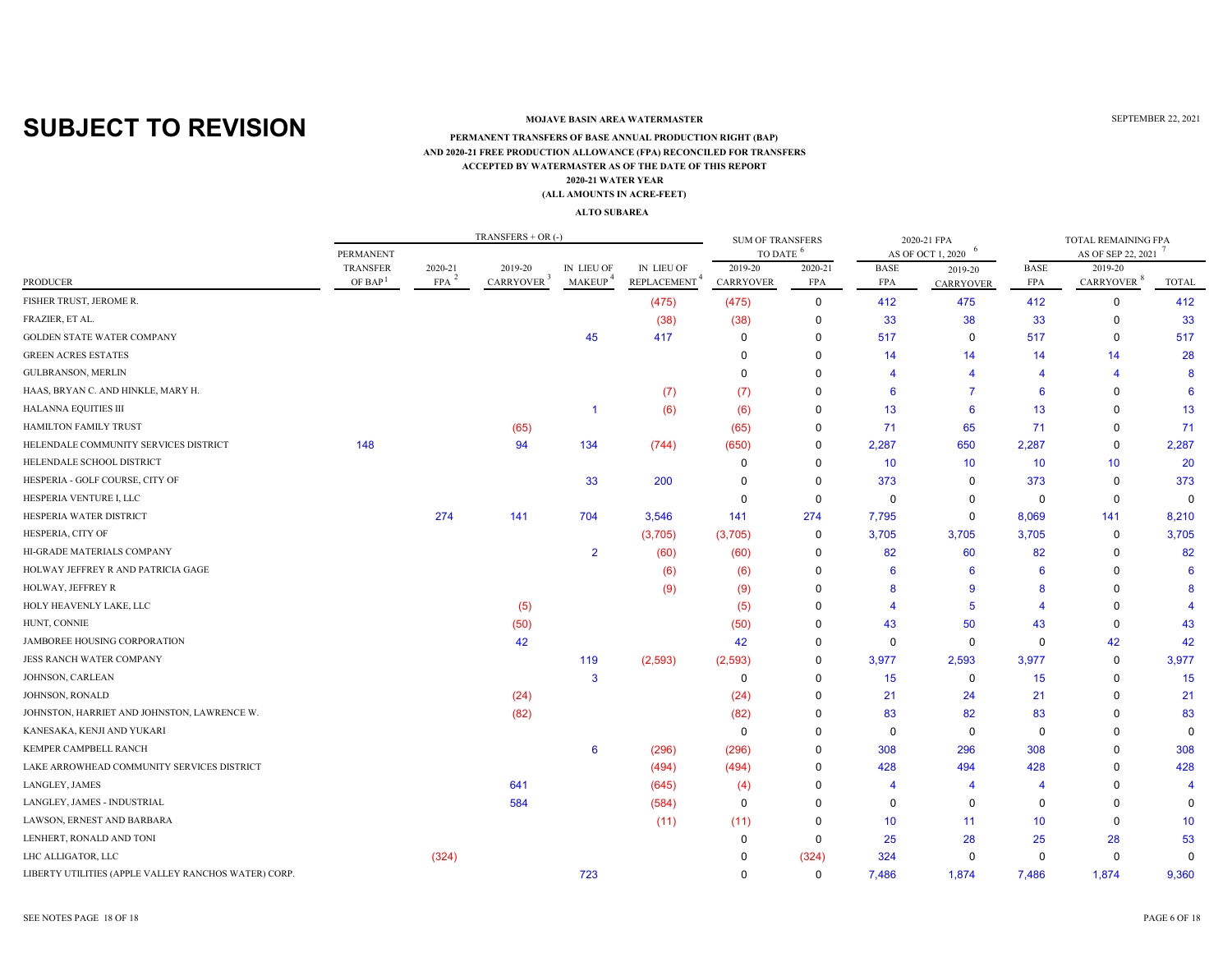### **MOJAVE BASIN AREA WATERMASTER**

#### **ACCEPTED BY WATERMASTER AS OF THE DATE OF THIS REPORT (ALL AMOUNTS IN ACRE-FEET) PERMANENT TRANSFERS OF BASE ANNUAL PRODUCTION RIGHT (BAP) 2020-21 WATER YEAR AND 2020-21 FREE PRODUCTION ALLOWANCE (FPA) RECONCILED FOR TRANSFERS**

#### **ALTO SUBAREA**

|                                                      |                                        |                       | TRANSFERS + OR $(-)$              |                                   |                                        | <b>SUM OF TRANSFERS</b>     |                       |                           | 2020-21 FPA                 |                           | TOTAL REMAINING FPA               |              |
|------------------------------------------------------|----------------------------------------|-----------------------|-----------------------------------|-----------------------------------|----------------------------------------|-----------------------------|-----------------------|---------------------------|-----------------------------|---------------------------|-----------------------------------|--------------|
|                                                      | PERMANENT                              |                       |                                   |                                   |                                        | TO DATE <sup>6</sup>        |                       |                           | AS OF OCT 1, 2020           |                           | AS OF SEP 22, 2021                |              |
| <b>PRODUCER</b>                                      | <b>TRANSFER</b><br>OF BAP <sup>1</sup> | 2020-21<br><b>FPA</b> | 2019-20<br>CARRYOVER <sup>3</sup> | IN LIEU OF<br>MAKEUP <sup>4</sup> | IN LIEU OF<br>REPLACEMENT <sup>4</sup> | 2019-20<br><b>CARRYOVER</b> | 2020-21<br><b>FPA</b> | <b>BASE</b><br><b>FPA</b> | 2019-20<br><b>CARRYOVER</b> | <b>BASE</b><br><b>FPA</b> | 2019-20<br>CARRYOVER <sup>8</sup> | <b>TOTAL</b> |
| LOW, DEAN                                            |                                        |                       |                                   |                                   | (150)                                  | (150)                       | $\mathbf 0$           | 130                       | 150                         | 130                       | $\mathbf 0$                       | 130          |
| LUCKEY 2010 REVOCABLE TRUST                          |                                        |                       |                                   |                                   | (224)                                  | (224)                       | 0                     | 195                       | 224                         | 195                       | 0                                 | 195          |
| MARIANA RANCHOS COUNTY WATER DISTRICT                | 10                                     |                       |                                   | 13                                | 63                                     | $\mathbf 0$                 | $\mathbf 0$           | 154                       | $\mathbf 0$                 | 154                       | $\Omega$                          | 154          |
| MCKINNEY, PAULA                                      |                                        |                       | (25)                              |                                   |                                        | (25)                        | $\Omega$              | 22                        | 25                          | 22                        | $\Omega$                          | 22           |
| MLH, LLC                                             |                                        |                       |                                   |                                   |                                        | $\Omega$                    | $\Omega$              | 9                         | 6                           | 9                         | 6                                 | 15           |
| MOJAVE DESERT LAND TRUST                             |                                        |                       |                                   |                                   |                                        | $\Omega$                    | $\Omega$              | 26                        | 30                          | 26                        | 30                                | 56           |
| MOJAVE WATER AGENCY                                  |                                        |                       |                                   |                                   |                                        |                             | $\Omega$              | $\Omega$                  | 0                           | $\Omega$                  | $\mathbf 0$                       | $\Omega$     |
| NAVAJO MUTUAL WATER COMPANY                          |                                        |                       |                                   | 3                                 |                                        |                             | $\Omega$              | 49                        | 49                          | 49                        | 49                                | 98           |
| NUÑEZ, LUIS SEGUNDO                                  |                                        |                       |                                   |                                   |                                        | 0                           | $\Omega$              | $\mathbf 0$               | 0                           | $\mathbf 0$               | $\mathbf 0$                       | $\mathbf 0$  |
| <b>NUNN FAMILY TRUST</b>                             |                                        |                       |                                   |                                   | (26)                                   | (26)                        | $\Omega$              | 24                        | 26                          | 24                        | $\Omega$                          | 24           |
| ORO GRANDE SCHOOL DISTRICT                           |                                        |                       |                                   |                                   |                                        | 0                           | $\Omega$              | 59                        | 24                          | 59                        | 24                                | 83           |
| PAUSTELL, JOAN BEINSCHROTH                           | (18)                                   |                       |                                   |                                   | (128)                                  | (128)                       | $\Omega$              | 99                        | 128                         | 99                        | $\mathbf 0$                       | 99           |
| PHELAN PIÑON HILLS COMMUNITY SERVICES DISTRICT       |                                        |                       |                                   | 16                                |                                        | $\mathbf 0$                 | $\mathbf 0$           | 196                       | 196                         | 196                       | 196                               | 392          |
| PITTMAN REVOCABLE TRUST, DIANA J.                    | (148)                                  |                       | (111)                             |                                   |                                        | (111)                       | $\Omega$              | $\mathbf 0$               | 111                         | $\mathbf 0$               | $\Omega$                          | $\Omega$     |
| POLICH, DONNA                                        |                                        |                       | (49)                              |                                   |                                        | (49)                        | 0                     | 43                        | 49                          | 43                        | $\Omega$                          | 43           |
| RANCHERITOS MUTUAL WATER COMPANY                     |                                        |                       |                                   | 8                                 |                                        | 0                           | 0                     | 93                        | $\Omega$                    | 93                        | 0                                 | 93           |
| RIM PROPERTIES, A GENERAL PARTNERSHIP                |                                        |                       |                                   |                                   | (7)                                    | (7)                         | $\Omega$              | 6                         | $\overline{7}$              | 6                         | $\Omega$                          | -6           |
| RUE RANCH, INC.                                      |                                        |                       |                                   |                                   | (16)                                   | (16)                        | 0                     | 20                        | 16                          | 20                        | $\Omega$                          | 20           |
| SAN BERNARDINO COUNTY - HIGH DESERT DETENTION CENTER |                                        |                       |                                   |                                   | 100                                    | 0                           | $\Omega$              | 0                         | 0                           | $\Omega$                  | 0                                 | $\Omega$     |
| SAN BERNARDINO COUNTY SERVICE AREA 42                |                                        |                       |                                   | 5                                 | (198)                                  | (198)                       | 0                     | 256                       | 198                         | 256                       | 0                                 | 256          |
| SAN BERNARDINO COUNTY SERVICE AREA 64                |                                        |                       |                                   | 181                               |                                        | 0                           | $\mathbf 0$           | 2,103                     | $\mathbf 0$                 | 2,103                     | $\Omega$                          | 2,103        |
| SAN BERNARDINO COUNTY SERVICE AREA 70J               |                                        |                       |                                   | 74                                | 331                                    | 0                           | $\Omega$              | 559                       | 0                           | 559                       | $\Omega$                          | 559          |
| SCRAY, MICHELLE A. TRUST                             |                                        |                       | (11)                              |                                   |                                        | (11)                        | $\Omega$              | 10 <sup>°</sup>           | 11                          | 10                        | $\mathbf 0$                       | 10           |
| SERVICE ROCK PRODUCTS CORPORATION                    |                                        |                       |                                   |                                   |                                        | $\Omega$                    | $\Omega$              | 11                        | 11                          | 11                        | 11                                | 22           |
| SHEEP CREEK WATER COMPANY                            |                                        |                       |                                   |                                   |                                        | $\Omega$                    | 0                     | $\mathbf 0$               | $\mathbf 0$                 | $\mathbf 0$               | $\mathbf 0$                       | $\Omega$     |
| <b>SILVER LAKES ASSOCIATION</b>                      |                                        |                       |                                   | 278                               |                                        | $\Omega$                    | 0                     | 2,743                     | 242                         | 2,743                     | 242                               | 2,985        |
| SNOWBALL DEVELOPMENT, INC.                           |                                        |                       |                                   |                                   |                                        | 0                           | 0                     | 0                         | 0                           | 0                         | 0                                 | $\Omega$     |
| SPRING VALLEY LAKE ASSOCIATION                       |                                        |                       |                                   | 201                               | 62                                     | $\Omega$                    | $\mathbf 0$           | 2,073                     | 0                           | 2,073                     | $\mathbf 0$                       | 2,073        |
| SPRING VALLEY LAKE COUNTRY CLUB                      |                                        |                       |                                   | 64                                |                                        | $\Omega$                    | $\mathbf 0$           | 538                       | 46                          | 538                       | 46                                | 584          |
| STORM, RANDALL                                       |                                        |                       |                                   |                                   | (47)                                   | (47)                        | $\mathbf 0$           | 41                        | 47                          | 41                        | $\mathbf 0$                       | 41           |
| SUDMEIER, GLENN W.                                   |                                        |                       |                                   |                                   | (14)                                   | (14)                        | $\Omega$              | 13                        | 14                          | 13                        | $\Omega$                          | 13           |
| SUMMIT VALLEY RANCH, LLC                             |                                        |                       |                                   |                                   | (35)                                   | (35)                        |                       | 38                        | 35                          | 38                        |                                   | 38           |
| THOMPSON LIVING TRUST, JAMES A. AND SULA B.          |                                        |                       |                                   |                                   | (311)                                  | (311)                       | 0                     | 272                       | 311                         | 272                       | $\Omega$                          | 272          |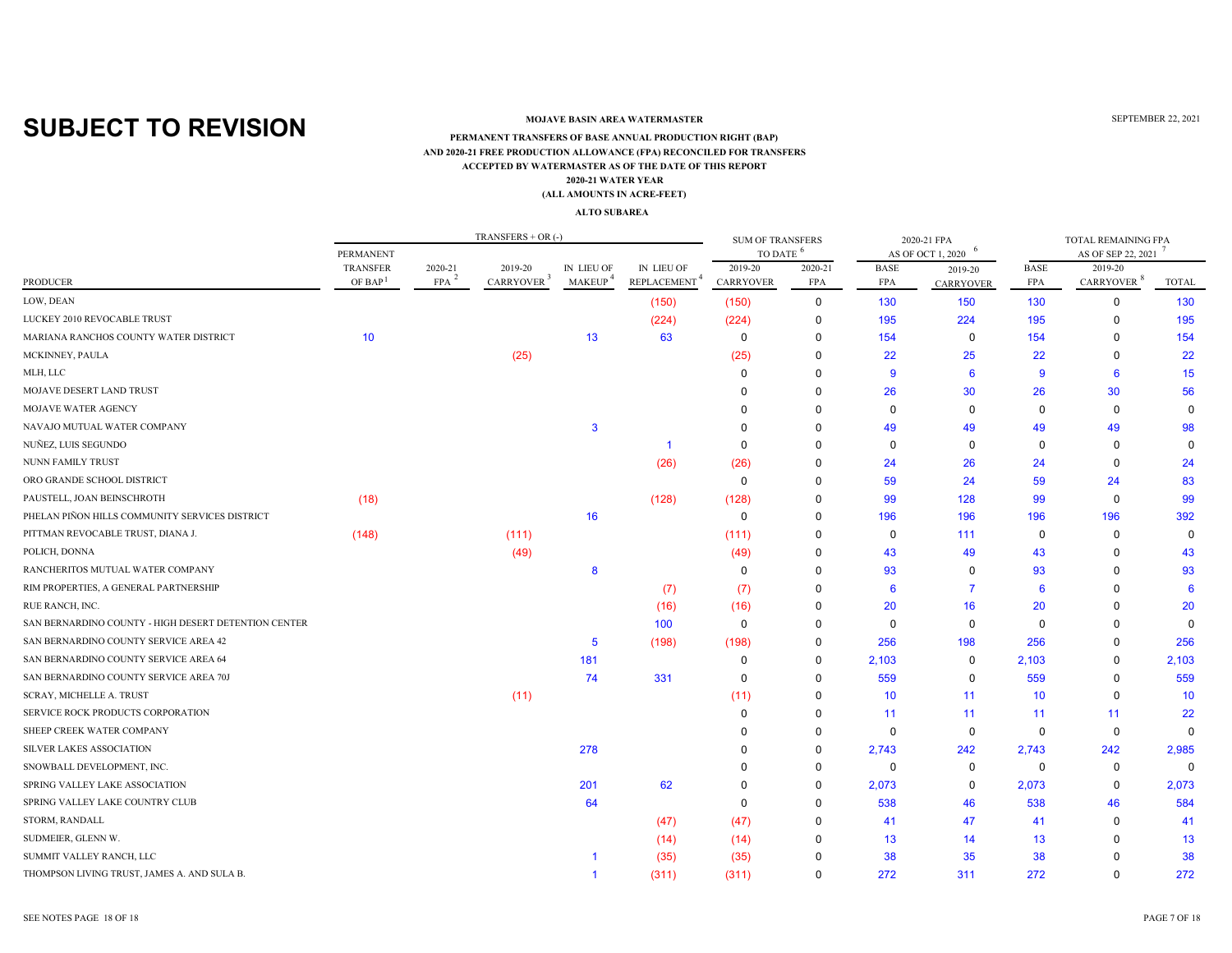### **MOJAVE BASIN AREA WATERMASTER**

#### **ACCEPTED BY WATERMASTER AS OF THE DATE OF THIS REPORT(ALL AMOUNTS IN ACRE-FEET) PERMANENT TRANSFERS OF BASE ANNUAL PRODUCTION RIGHT (BAP) 2020-21 WATER YEAR AND 2020-21 FREE PRODUCTION ALLOWANCE (FPA) RECONCILED FOR TRANSFERS**

#### **ALTO SUBAREA**

|                                                       |                                        |                       | $TRANSFERS + OR$ (-)              |                             |                                               | <b>SUM OF TRANSFERS</b>     |                       |                    | 2020-21 FPA                 |                           | TOTAL REMAINING FPA               |             |
|-------------------------------------------------------|----------------------------------------|-----------------------|-----------------------------------|-----------------------------|-----------------------------------------------|-----------------------------|-----------------------|--------------------|-----------------------------|---------------------------|-----------------------------------|-------------|
|                                                       | <b>PERMANENT</b>                       |                       |                                   |                             |                                               | TO DATE <sup>6</sup>        |                       |                    | AS OF OCT 1, 2020           |                           | AS OF SEP 22, 2021                |             |
| <b>PRODUCER</b>                                       | <b>TRANSFER</b><br>OF BAP <sup>1</sup> | 2020-21<br><b>FPA</b> | 2019-20<br>CARRYOVER <sup>3</sup> | IN LIEU OF<br><b>MAKEUP</b> | <b>IN LIEU OF</b><br>REPLACEMENT <sup>4</sup> | 2019-20<br><b>CARRYOVER</b> | 2020-21<br><b>FPA</b> | <b>BASE</b><br>FPA | 2019-20<br><b>CARRYOVER</b> | <b>BASE</b><br><b>FPA</b> | 2019-20<br>CARRYOVER <sup>8</sup> | TOTAL       |
| THOMPSON LIVING TRUST, R.L. AND R.A.                  |                                        |                       |                                   |                             |                                               | 0                           | $\Omega$              | $\overline{2}$     | 2                           | $\overline{2}$            |                                   |             |
| THRASHER, GARY                                        |                                        |                       |                                   |                             | (275)                                         | (275)                       | 0                     | 243                | 275                         | 243                       | <sup>0</sup>                      | 243         |
| THUNDERBIRD COUNTY WATER DISTRICT                     |                                        |                       |                                   |                             | 44                                            | 0                           | $\Omega$              | 70                 | 0                           | 70                        | $\Omega$                          | 70          |
| TRANSAMERICA FIN'L SVC - SPEARS, LARRY B. AND ERLINDA |                                        |                       |                                   |                             |                                               | 0                           | 0                     | 17                 | 20                          | 17                        | 20                                | 37          |
| VANHOOPS HOLDINGS, LP                                 |                                        |                       |                                   |                             | (269)                                         | (269)                       | 0                     | 234                | 269                         | 234                       | 0                                 | 234         |
| VICTOR VALLEY COMMUNITY COLLEGE DISTRICT              |                                        |                       |                                   | 12                          | 225                                           | 0                           | 0                     | 132                | 0                           | 132                       | $\Omega$                          | 132         |
| VICTOR VALLEY MEMORIAL PARK                           |                                        |                       |                                   |                             | 37                                            | <sup>0</sup>                | 0                     |                    | 0                           | 0                         | $\Omega$                          | $\mathbf 0$ |
| VICTORVILLE WATER DISTRICT, ID#1                      |                                        | 378                   |                                   | 1,208                       | 2,996                                         | 0                           | 378                   | 12,661             | 0                           | 13,039                    | $\Omega$                          | 13,039      |
| VICTORVILLE WATER DISTRICT, ID#2                      |                                        |                       |                                   | 139                         | 3,300                                         | 0                           | 0                     | 1,613              | 0                           | 1,613                     | $\Omega$                          | 1,613       |
| VOGLER, ALBERT H.                                     |                                        |                       |                                   |                             | (46)                                          | (46)                        | 0                     | 41                 | 46                          | 41                        | <sup>0</sup>                      | -41         |
| <b>WAGNER LIVING TRUST</b>                            |                                        |                       |                                   |                             | (918)                                         | (918)                       | 0                     | 796                | 918                         | 796                       | $\Omega$                          | 796         |
| <b>WAKULA FAMILY TRUST</b>                            |                                        |                       |                                   |                             | (8)                                           | (8)                         | 0                     | 8                  | 8                           | 8                         |                                   | 8           |
| WARD, KEN AND BARBARA                                 |                                        |                       |                                   | $\overline{2}$              | (35)                                          | (35)                        | 0                     | 43                 | 35                          | 43                        |                                   | 43          |
| WEST, HOWARD AND SUZY                                 |                                        |                       | (54)                              |                             |                                               | (54)                        | $\Omega$              | 47                 | 54                          | 47                        | $\Omega$                          | 47          |
| WEST, JIMMIE E.                                       |                                        |                       |                                   |                             | (7)                                           | (7)                         | $\Omega$              |                    |                             |                           | $\Omega$                          |             |
| WESTERN RIVERS CONSERVANCY                            |                                        |                       |                                   |                             |                                               |                             | $\Omega$              |                    |                             |                           |                                   |             |
| WESTERN WATER COMPANY                                 |                                        |                       |                                   |                             |                                               |                             | $\Omega$              | 10 <sup>°</sup>    | 12 <sup>2</sup>             | 10                        | 12                                | 22          |
| WESTLAND INDUSTRIES, INC.                             |                                        |                       |                                   |                             |                                               |                             | $\Omega$              | 30                 | 30                          | 30                        | 30                                | 60          |
| WIENER, MELVIN AND MARIAM S.                          |                                        |                       |                                   |                             |                                               |                             | 0                     | 17                 | 17                          | 17                        | 17                                | 34          |
| WOOD, MICHAEL AND DENISE                              |                                        |                       |                                   |                             |                                               | 0                           | $\Omega$              | 0                  | 0                           | $\Omega$                  | $\Omega$                          | $\Omega$    |
| TOTAL (119 PRODUCERS IN THE ALTO SUBAREA)             | 0                                      | (50)                  | (52)                              | 4,570                       | (1,504)                                       | (14, 733)                   | (50)                  | 63,629             | 17,621                      | 63,579                    | 2,888                             | 66,467      |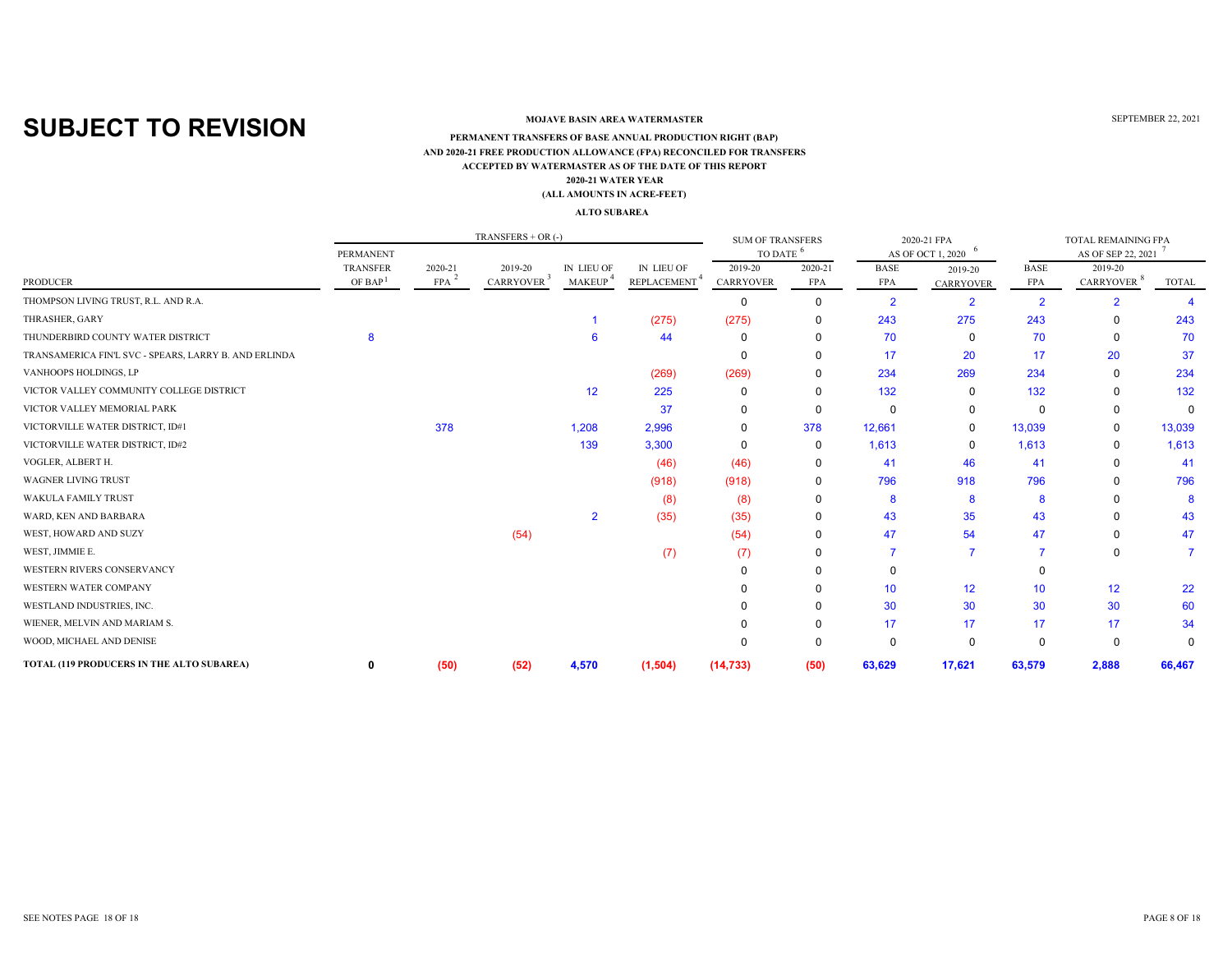### **MOJAVE BASIN AREA WATERMASTER**

### **ACCEPTED BY WATERMASTER AS OF THE DATE OF THIS REPORT(ALL AMOUNTS IN ACRE-FEET) PERMANENT TRANSFERS OF BASE ANNUAL PRODUCTION RIGHT (BAP) 2020-21 WATER YEAR AND 2020-21 FREE PRODUCTION ALLOWANCE (FPA) RECONCILED FOR TRANSFERS**

#### **CENTRO SUBAREA**

|                                                    |                                        |                       | TRANSFERS $+$ OR $(-)$            |                             |                                                                   | <b>SUM OF TRANSFERS</b>     |                       |                           | 2020-21 FPA                 |                           | TOTAL REMAINING FPA               |              |
|----------------------------------------------------|----------------------------------------|-----------------------|-----------------------------------|-----------------------------|-------------------------------------------------------------------|-----------------------------|-----------------------|---------------------------|-----------------------------|---------------------------|-----------------------------------|--------------|
|                                                    | PERMANENT                              |                       |                                   |                             |                                                                   | TO DATE                     |                       |                           | AS OF OCT 1, 2020           |                           | AS OF SEP 22, 2021                |              |
| <b>PRODUCER</b>                                    | <b>TRANSFER</b><br>OF BAP <sup>1</sup> | 2020-21<br><b>FPA</b> | 2019-20<br>CARRYOVER <sup>3</sup> | IN LIEU OF<br><b>MAKEUP</b> | <b>IN LIEU OF</b><br>$\ensuremath{\mathsf{REPLACEMENT}}\xspace^4$ | 2019-20<br><b>CARRYOVER</b> | 2020-21<br><b>FPA</b> | <b>BASE</b><br><b>FPA</b> | 2019-20<br><b>CARRYOVER</b> | <b>BASE</b><br><b>FPA</b> | 2019-20<br>CARRYOVER <sup>8</sup> | <b>TOTAL</b> |
| APPLE VALLEY HEIGHTS COUNTY WATER DISTRICT         |                                        |                       |                                   | (18)                        |                                                                   | (18)                        | 0                     | 21                        | 22                          | 21                        | $\overline{4}$                    | 25           |
| AQUA CAPITAL MANAGEMENT LP                         | (2, 106)                               |                       |                                   | (977)                       |                                                                   | (977)                       | $\mathbf 0$           | 0                         | 977                         | $\mathbf 0$               | $\Omega$                          | $\mathbf{0}$ |
| ATCHISON, TOPEKA, SANTA FE RAILWAY COMPANY         |                                        | (50)                  |                                   | (90)                        |                                                                   | (90)                        | (50)                  | 84                        | 90                          | 34                        | $\Omega$                          | 34           |
| BAR-LEN MUTUAL WATER COMPANY                       |                                        |                       |                                   |                             |                                                                   | 0                           | $\mathbf 0$           | 34                        | 36                          | 34                        | 36                                | 70           |
| BARSTOW COMMUNITY DEVELOPERS, LLC                  |                                        |                       |                                   |                             |                                                                   | 0                           | $\Omega$              | $\mathbf 0$               | $\mathbf 0$                 | $\Omega$                  | $\mathbf 0$                       | $\mathbf{0}$ |
| BEST, BYRON L.                                     |                                        |                       |                                   |                             |                                                                   | $\Omega$                    | $\Omega$              | 15                        | 16                          | 15                        | 16                                | 31           |
| <b>BROMMER HOUSE TRUST</b>                         |                                        |                       |                                   | (189)                       |                                                                   | (189)                       | $\Omega$              | 253                       | 271                         | 253                       | 82                                | 335          |
| <b>CALMAT COMPANY</b>                              |                                        |                       |                                   |                             |                                                                   | 0                           | $\mathbf 0$           | $\mathbf 0$               | $\Omega$                    | 0                         | $\Omega$                          | $\mathbf{0}$ |
| CHAFA, LARRY R. AND DELINDA C.                     |                                        |                       |                                   |                             |                                                                   | 0                           | $\Omega$              | 33                        | 35                          | 33                        | 35                                | 68           |
| CHOI, YONG IL AND JOUNG AE                         |                                        |                       |                                   |                             |                                                                   | $\Omega$                    | $\Omega$              | 27                        | 29                          | 27                        | 29                                | 56           |
| CHONG, JOAN                                        |                                        |                       |                                   |                             |                                                                   | $\Omega$                    | $\Omega$              | -7                        | 16                          | $\overline{7}$            | 16                                | 23           |
| CHRISTISON, JOEL                                   |                                        |                       |                                   | (57)                        |                                                                   | (57)                        | ŋ                     | 53                        | 57                          | 53                        | $\Omega$                          | 53           |
| CONTRATTO, ERSULA                                  |                                        |                       |                                   | (113)                       |                                                                   | (113)                       | $\Omega$              | 106                       | 113                         | 106                       | $\Omega$                          | 106          |
| DARR, JAMES S.                                     |                                        |                       |                                   |                             |                                                                   | 0                           | 0                     | 286                       | 306                         | 286                       | 306                               | 592          |
| DE VRIES, NEIL AND MARY FAMILY TRUST               |                                        |                       |                                   |                             |                                                                   | $\Omega$                    | $\mathbf 0$           | 2,660                     | 2,850                       | 2,660                     | 2,850                             | 5,510        |
| DORRANCE, DAVID W. AND TAMELA L.                   |                                        | (14)                  |                                   |                             |                                                                   | $\mathbf 0$                 | (14)                  | 14                        | 0                           | $\mathbf 0$               | $\Omega$                          | $\Omega$     |
| EYGNOR, ROBERT E.                                  |                                        |                       |                                   | (38)                        |                                                                   | (38)                        | 0                     | 35                        | 38                          | 35                        | 0                                 | 35           |
| FEDERAL NATIONAL MORTGAGE ASSOCIATION - FANNIE MAE |                                        |                       |                                   |                             |                                                                   | $\Omega$                    | $\Omega$              | 21                        | 23                          | 21                        | 23                                | 44           |
| FOURFREE USA, INC.                                 |                                        |                       |                                   |                             |                                                                   | $\Omega$                    | 0                     | 30                        | 24                          | 30                        | 24                                | 54           |
| FRATES, D. COLE                                    |                                        | (10)                  |                                   |                             |                                                                   | $\Omega$                    | (10)                  | 10                        | $\mathbf 0$                 | $\Omega$                  | $\Omega$                          | $\Omega$     |
| FRIEND, JOSEPH AND DEBORAH                         |                                        |                       |                                   |                             |                                                                   | $\Omega$                    | $\mathbf 0$           | 42                        | 45                          | 42                        | 45                                | 87           |
| GABRYCH, EUGENE                                    |                                        |                       |                                   | (99)                        |                                                                   | (99)                        | $\Omega$              | 93                        | 99                          | 93                        | $\Omega$                          | 93           |
| GAINES FAMILY TRUST, JACK AND MARY                 |                                        |                       |                                   | (69)                        |                                                                   | (69)                        | 0                     | 65                        | 69                          | 65                        | $\mathbf 0$                       | 65           |
| GOLDEN STATE WATER COMPANY                         |                                        |                       | (2,400)                           | (124)                       |                                                                   | (2,524)                     | 0                     | 10,085                    | 10,806                      | 10,085                    | 8,282                             | 18,367       |
| GRILL, NICHOLAS P. AND MILLIE D.                   |                                        |                       |                                   |                             | 80                                                                | $\Omega$                    | $\mathbf 0$           | 0                         | 0                           | $\Omega$                  | $\mathbf 0$                       | $\Omega$     |
| GUTIERREZ, JOSE AND GLORIA                         |                                        |                       |                                   |                             |                                                                   | $\mathbf 0$                 | $\mathbf 0$           | 91                        | 98                          | 91                        | 98                                | 189          |
| HANIFY, MICHAEL D., DBA - WHITE BEAR RANCH         |                                        | (106)                 |                                   | (52)                        | (2)                                                               | (54)                        | (106)                 | 107                       | 54                          | $\overline{1}$            | $\mathbf 0$                       | -1           |
| HARMSEN FAMILY TRUST                               |                                        |                       |                                   |                             |                                                                   | $\mathbf 0$                 | 0                     | 506                       | 542                         | 506                       | 542                               | 1,048        |
| HARPER LAKE COMPANY VIII                           |                                        |                       |                                   |                             |                                                                   | $\Omega$                    | 0                     | 1,004                     | 1,075                       | 1,004                     | 1,075                             | 2,079        |
| HASKINS, JAMES J.                                  |                                        |                       |                                   |                             |                                                                   | $\Omega$                    | 0                     | 21                        | $\overline{\mathbf{3}}$     | 21                        | 3                                 | 24           |
| HELENDALE COMMUNITY SERVICES DISTRICT              |                                        | (82)                  |                                   | (52)                        |                                                                   | (52)                        | (82)                  | 154                       | 52                          | 72                        | $\Omega$                          | 72           |
| HENSLEY, MARK P.                                   |                                        |                       |                                   |                             |                                                                   | $\Omega$                    | $\Omega$              | 19                        | 21                          | 19                        | 21                                | 40           |
| HI DESERT MUTUAL WATER COMPANY                     |                                        |                       |                                   |                             |                                                                   | ∩                           | $\Omega$              | 24                        | 26                          | 24                        | 26                                | 50           |

SEE NOTES PAGE 18 OF 18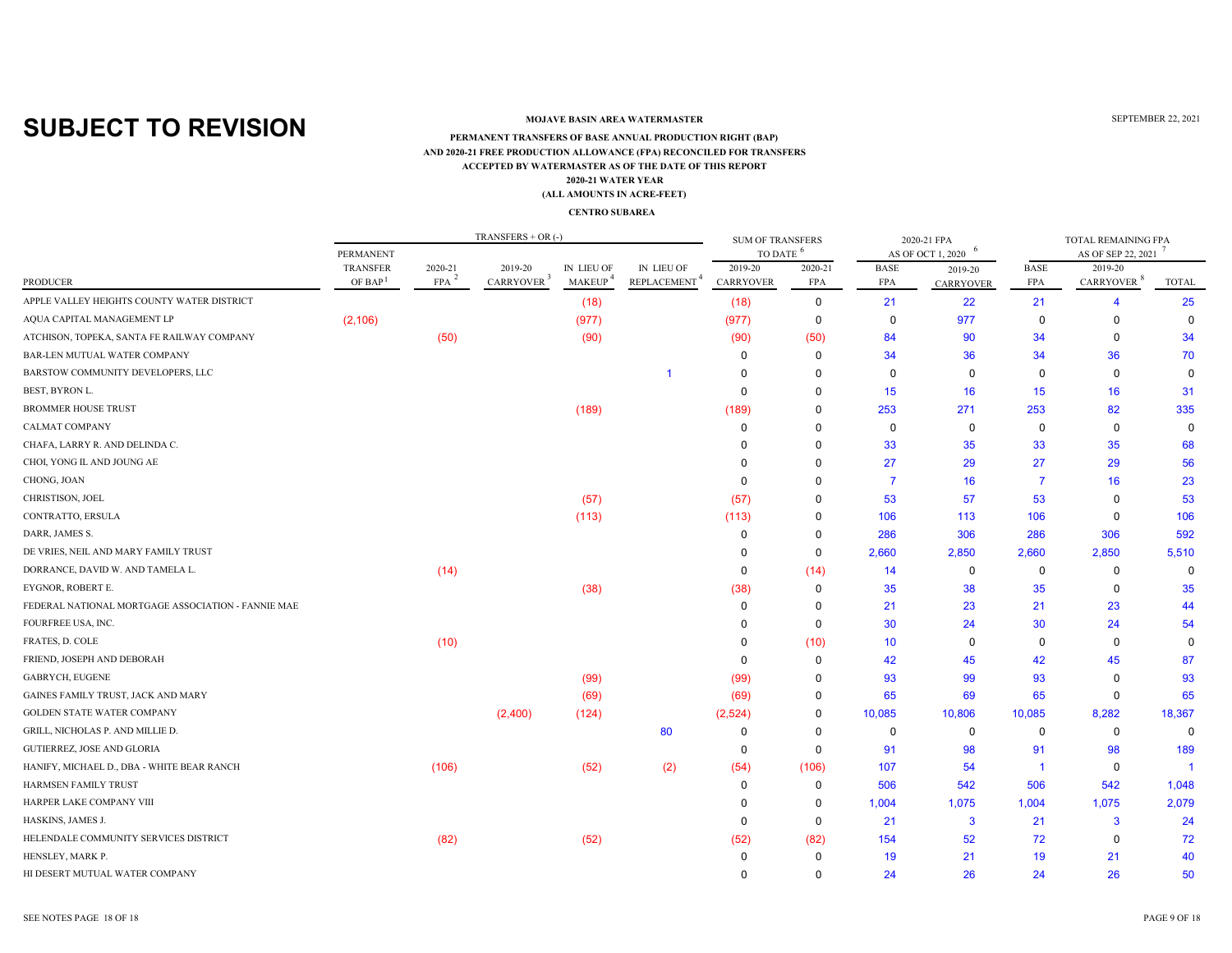### **MOJAVE BASIN AREA WATERMASTER**

#### **ACCEPTED BY WATERMASTER AS OF THE DATE OF THIS REPORT(ALL AMOUNTS IN ACRE-FEET) PERMANENT TRANSFERS OF BASE ANNUAL PRODUCTION RIGHT (BAP) 2020-21 WATER YEAR AND 2020-21 FREE PRODUCTION ALLOWANCE (FPA) RECONCILED FOR TRANSFERS**

#### **CENTRO SUBAREA**

|                                               |                     |                    | TRANSFERS $+$ OR $(-)$ |                     |                          | <b>SUM OF TRANSFERS</b> |             |             | 2020-21 FPA            |             | TOTAL REMAINING FPA    |             |
|-----------------------------------------------|---------------------|--------------------|------------------------|---------------------|--------------------------|-------------------------|-------------|-------------|------------------------|-------------|------------------------|-------------|
|                                               | PERMANENT           |                    |                        |                     |                          | TO DATE <sup>6</sup>    |             |             | 6<br>AS OF OCT 1, 2020 |             | AS OF SEP 22, 2021     |             |
|                                               | <b>TRANSFER</b>     | 2020-21            | 2019-20                | IN LIEU OF          | IN LIEU OF               | 2019-20                 | 2020-21     | <b>BASE</b> | 2019-20                | <b>BASE</b> | 2019-20                |             |
| <b>PRODUCER</b>                               | OF BAP <sup>1</sup> | $FPA$ <sup>2</sup> | CARRYOVER <sup>3</sup> | MAKEUP <sup>4</sup> | REPLACEMENT <sup>4</sup> | <b>CARRYOVER</b>        | FPA         | FPA         | <b>CARRYOVER</b>       | FPA         | CARRYOVER <sup>8</sup> | TOTAL       |
| HIGH DESERT ASSOCIATES, INC.                  |                     |                    |                        |                     |                          | 0                       | 0           | 360         | 385                    | 360         | 385                    | 745         |
| HI-GRADE MATERIALS COMPANY                    |                     |                    |                        |                     | -1                       | 0                       | $\mathbf 0$ | 0           | $\mathbf 0$            | $\mathbf 0$ | $\mathbf 0$            | $\Omega$    |
| HILL FAMILY TRUST AND HILL'S RANCH, INC.      |                     |                    |                        | (842)               |                          | (842)                   | $\mathbf 0$ | 1,635       | 1,752                  | 1,635       | 910                    | 2,545       |
| HOWARD, ET AL.                                |                     |                    |                        |                     |                          | $\mathbf 0$             | 0           | 31          | 33                     | 31          | 33                     | 64          |
| HUERTA, HECTOR                                |                     |                    | 800                    |                     |                          | 800                     | $\mathbf 0$ | 460         | 492                    | 460         | 1,292                  | 1,752       |
| JOHNSON, PAUL<br>(FORMERLY: VITO VALENTI)     | 17                  |                    | 13                     |                     |                          | 13                      | 0           | 12          | 0                      | 12          | 13                     | 25          |
| JONES, JOETTE                                 |                     |                    |                        |                     |                          | $\Omega$                | $\mathbf 0$ | 16          | 17                     | 16          | 17                     | 33          |
| <b>JORDAN FAMILY TRUST</b>                    |                     |                    |                        | (341)               |                          | (341)                   | 0           | 322         | 341                    | 322         | $\mathbf 0$            | 322         |
| KASNER FAMILY LIMITED PARTNERSHIP             |                     |                    |                        | (45)                |                          | (45)                    | 0           | 295         | 316                    | 295         | 271                    | 566         |
| KIM, JIN S. AND HYUN H.                       |                     |                    |                        | (143)               |                          | (143)                   | 0           | 133         | 143                    | 133         | $\mathbf 0$            | 133         |
| LEE, ET AL., SEPOONG AND WOO POONG            |                     |                    |                        |                     |                          | 0                       | $\Omega$    | 54          | 58                     | 54          | 58                     | 112         |
| MCCOLLUM, CHARLES L.                          |                     |                    |                        |                     |                          | $\Omega$                | $\Omega$    | 81          | 87                     | 81          | 87                     | 168         |
| <b>MEAD FAMILY TRUST</b>                      |                     |                    |                        |                     |                          | $\Omega$                | $\mathbf 0$ | 81          | 87                     | 81          | 87                     | 168         |
| MOJAVE SOLAR, LLC                             |                     |                    |                        |                     |                          | $\Omega$                | $\mathbf 0$ | 3,668       | 3,930                  | 3,668       | 3,930                  | 7,598       |
| <b>MOST FAMILY TRUST</b>                      |                     |                    |                        |                     |                          | $\Omega$                | $\Omega$    | 40          | 42                     | 40          | 42                     | 82          |
| <b>ODESSA WATER DISTRICT</b>                  |                     |                    |                        |                     |                          | $\Omega$                | $\mathbf 0$ | 210         | 225                    | 210         | 225                    | 435         |
| OHAI, REYNOLDS AND DOROTHY                    |                     |                    |                        |                     |                          | $\Omega$                | $\Omega$    | 96          | 103                    | 96          | 103                    | 199         |
| PACIFIC GAS AND ELECTRIC COMPANY              | 2,106               |                    | (200)                  |                     |                          | (200)                   | 0           | 4,606       | 3,356                  | 4,606       | 3,156                  | 7,762       |
| RIOS, MARIANO V.                              |                     |                    |                        |                     |                          | $\mathbf 0$             | $\Omega$    | 6           | 6                      | 6           | $6\phantom{1}6$        | 12          |
| RIVERO, FIDEL V.                              |                     |                    |                        |                     |                          | $\Omega$                | $\Omega$    | 14          | 15                     | 14          | 15                     | 29          |
| RUISCH TRUST, DALE W. AND NELLIE H.           |                     |                    | 200                    |                     |                          | 200                     | $\Omega$    | 455         | 284                    | 455         | 484                    | 939         |
| SERVICE ROCK PRODUCTS CORPORATION             |                     |                    |                        |                     |                          | $\mathbf 0$             | $\Omega$    | 537         | 575                    | 537         | 575                    | 1,112       |
| SEXTON, RODNEY A. AND SEXTON, DEREK R.        |                     |                    |                        | (143)               |                          | (143)                   | $\mathbf 0$ | 163         | 174                    | 163         | 31                     | 194         |
| SOPPELAND REVOCABLE TRUST                     |                     |                    |                        | (340)               | (9)                      | (349)                   | $\Omega$    | 335         | 357                    | 335         | 8                      | 343         |
| SYNAGRO-WWT, INC. (DBA NURSURY PRODUCTS, LLC) |                     |                    |                        |                     | $\overline{4}$           | $\mathbf 0$             | $\mathbf 0$ | 0           | 0                      | 0           | $\Omega$               | $\Omega$    |
| TALLAKSON FAMILY REVOCABLE TRUST              |                     |                    |                        |                     |                          | $\Omega$                | $\mathbf 0$ | 12          | 13                     | 12          | 13                     | 25          |
| VALENTI, VITO                                 | (17)                |                    | (13)                   |                     |                          | (13)                    | $\mathbf 0$ | $\mathbf 0$ | 13                     | $\mathbf 0$ | $\mathbf 0$            | $\Omega$    |
| VAN DAM REVOCABLE TRUST, E AND S              |                     |                    | (200)                  |                     | (80)                     | (280)                   | $\mathbf 0$ | 506         | 542                    | 506         | 262                    | 768         |
| VAN LEEUWEN, JOHN                             |                     |                    | 200                    |                     |                          | 200                     | 0           | 1,026       | 1,099                  | 1,026       | 1,299                  | 2,325       |
| VERNOLA TRUST, PAT AND MARY ANN               |                     |                    | 1,600                  |                     |                          | 1,600                   | $\mathbf 0$ | 2,182       | 2,337                  | 2,182       | 3,937                  | 6,119       |
| VICTORVILLE WATER DISTRICT, ID#1              |                     | (558)              |                        |                     |                          | $\mathbf 0$             | (558)       | 558         | $\mathbf 0$            | 0           | 0                      | 0           |
| WERNER, ANDREW J.                             |                     | (13)               |                        |                     |                          | $\Omega$                | (13)        | 13          | $\mathbf 0$            | $\mathbf 0$ | $\mathbf 0$            | $\mathbf 0$ |

SEE NOTES PAGE 18 OF 18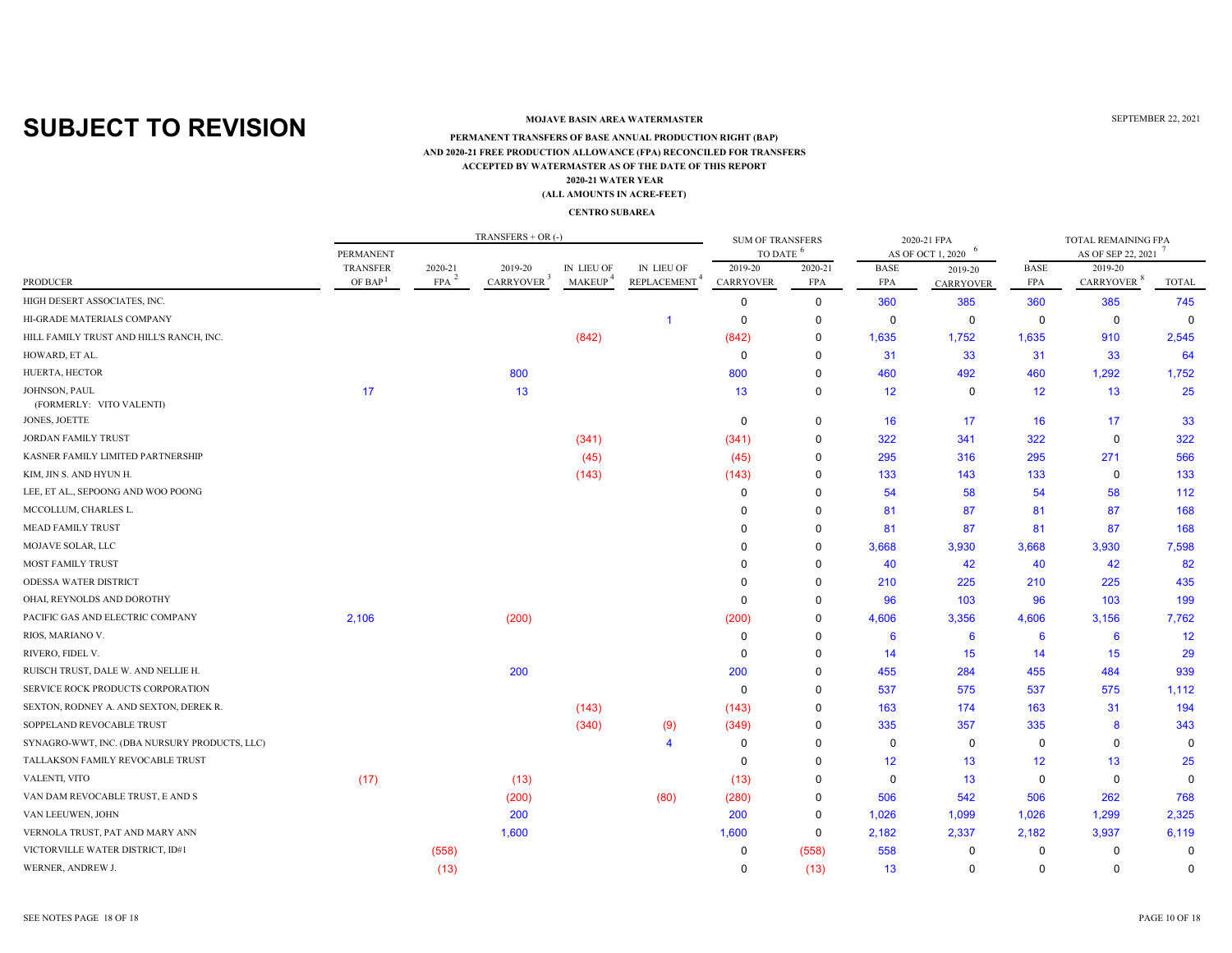### **MOJAVE BASIN AREA WATERMASTER**

### **ACCEPTED BY WATERMASTER AS OF THE DATE OF THIS REPORT(ALL AMOUNTS IN ACRE-FEET) PERMANENT TRANSFERS OF BASE ANNUAL PRODUCTION RIGHT (BAP) 2020-21 WATER YEAR AND 2020-21 FREE PRODUCTION ALLOWANCE (FPA) RECONCILED FOR TRANSFERS**

#### **CENTRO SUBAREA**

|                                            | $TRANSFERS + OR$ (-)  |            |                  |               |                   |                |         |            | 2020-21 FPA       |             | <b>TOTAL REMAINING FPA</b> |              |
|--------------------------------------------|-----------------------|------------|------------------|---------------|-------------------|----------------|---------|------------|-------------------|-------------|----------------------------|--------------|
|                                            | PERMANENT             |            |                  |               |                   | <b>TO DATE</b> |         |            | AS OF OCT 1, 2020 |             | AS OF SEP 22, 2021         |              |
|                                            | TRANSFER              | 2020-21    | 2019-20          | IN LIEU OF    | <b>IN LIEU OF</b> | 2019-20        | 2020-21 | BASE       | 2019-20           | <b>BASE</b> | 2019-20                    |              |
| PRODUCER                                   | $OF$ BAP <sup>1</sup> | <b>FPA</b> | <b>CARRYOVER</b> | <b>MAKEUI</b> | REPLACEMENT       | CARRYOVER      | FPA     | <b>FPA</b> | <b>CARRYOVER</b>  | <b>FPA</b>  | <b>CARRYOVER</b>           | <b>TOTAL</b> |
| WESTERN DEVELOPMENT AND STORAGE, LLC       |                       |            |                  |               |                   |                | (5)     |            |                   |             |                            |              |
| WITHEY, CONNIE                             |                       |            |                  |               |                   | 0              |         |            |                   | 16          |                            | 33           |
| TOTAL (67 PRODUCERS IN THE CENTRO SUBAREA) |                       | (838)      |                  | (3,732)       | (5)               | (3,823)        | (838)   | 33,828     | 34,592            | 32,990      | 30,769                     | 63,759       |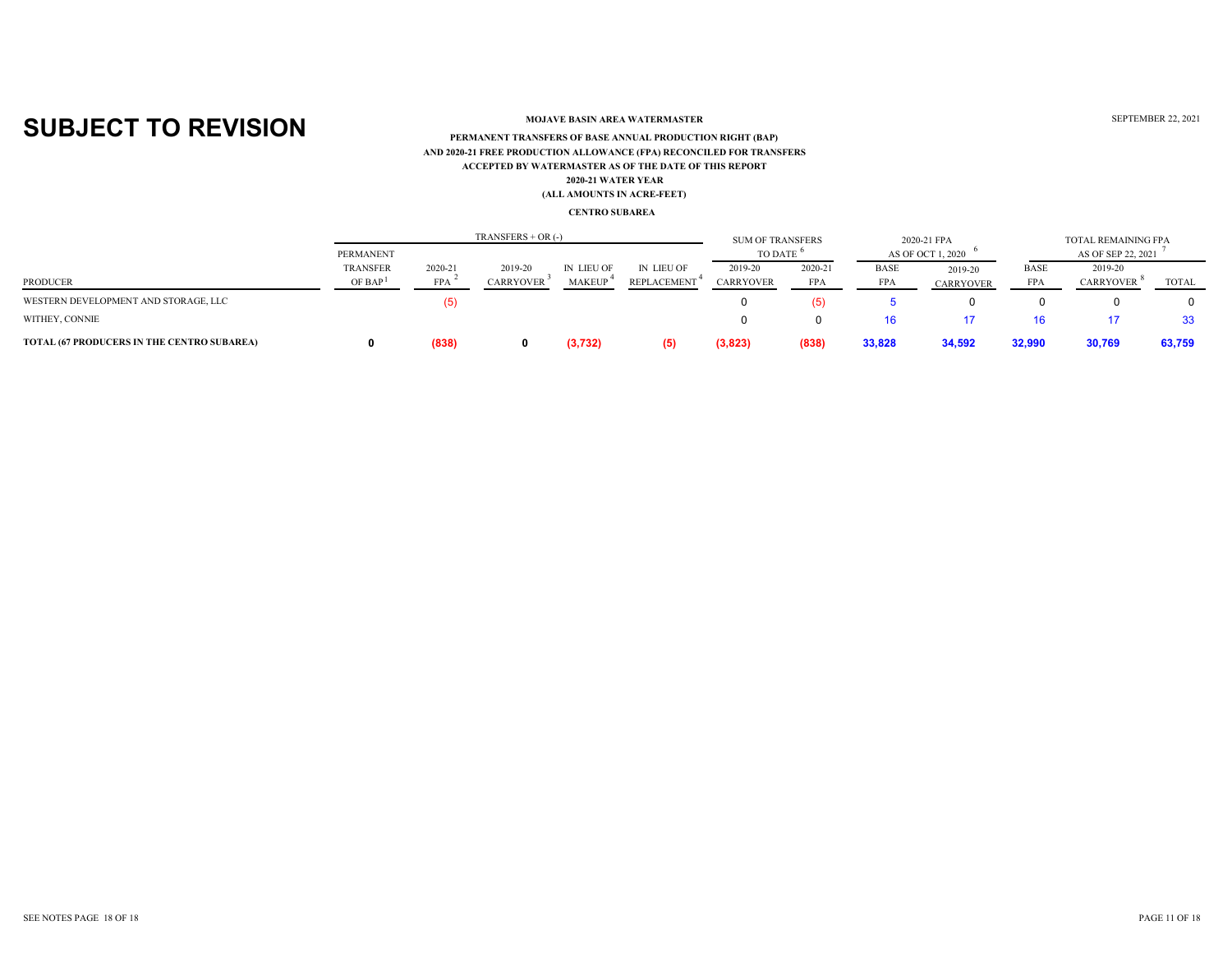### **MOJAVE BASIN AREA WATERMASTER**

#### **ACCEPTED BY WATERMASTER AS OF THE DATE OF THIS REPORT (ALL AMOUNTS IN ACRE-FEET) PERMANENT TRANSFERS OF BASE ANNUAL PRODUCTION RIGHT (BAP) 2020-21 WATER YEAR AND 2020-21 FREE PRODUCTION ALLOWANCE (FPA) RECONCILED FOR TRANSFERS**

#### **BAJA SUBAREA**

|                                                                                |                                        |                       | $TRANSFERS + OR$ (-)              |                                   |                                        | <b>SUM OF TRANSFERS</b>     |                |                    | 2020-21 FPA            |                           | TOTAL REMAINING FPA               |              |
|--------------------------------------------------------------------------------|----------------------------------------|-----------------------|-----------------------------------|-----------------------------------|----------------------------------------|-----------------------------|----------------|--------------------|------------------------|---------------------------|-----------------------------------|--------------|
|                                                                                | PERMANENT                              |                       |                                   |                                   |                                        | <b>TO DATE</b>              | -6             |                    | 6<br>AS OF OCT 1, 2020 |                           | AS OF SEP 22, 2021                |              |
| <b>PRODUCER</b>                                                                | <b>TRANSFER</b><br>OF BAP <sup>1</sup> | 2020-21<br><b>FPA</b> | 2019-20<br>CARRYOVER <sup>3</sup> | IN LIEU OF<br>MAKEUP <sup>4</sup> | IN LIEU OF<br>REPLACEMENT <sup>4</sup> | 2019-20<br><b>CARRYOVER</b> | 2020-21<br>FPA | <b>BASE</b><br>FPA | 2019-20<br>CARRYOVER   | <b>BASE</b><br><b>FPA</b> | 2019-20<br>CARRYOVER <sup>8</sup> | <b>TOTAL</b> |
| 35250 YERMO, LLC                                                               |                                        |                       |                                   |                                   |                                        | $\Omega$                    | $\mathbf 0$    | $6\phantom{1}6$    | 8                      | $6\phantom{1}6$           | 8                                 | 14           |
| AHN, CHUN SOO AND WHA JA                                                       |                                        |                       |                                   |                                   |                                        | $\Omega$                    | $\mathbf 0$    | 13                 | 15                     | 13                        | 15                                | 28           |
| AKE, CHARLES J. AND MARJORIE M.                                                |                                        |                       |                                   |                                   |                                        |                             | O              | 6                  | 7                      | 6                         | 7                                 | 13           |
| <b>ARCHIBEK, ERIC</b>                                                          |                                        |                       | 205                               |                                   | (205)                                  | $\Omega$                    | O              | $\Omega$           | $\Omega$               | $\Omega$                  | 0                                 | $\Omega$     |
| ATCHISON, TOPEKA, SANTA FE RAILWAY COMPANY                                     |                                        |                       | 13                                |                                   |                                        | 13                          | O              | 20                 | 10 <sup>°</sup>        | 20                        | 23                                | 43           |
| BAILEY 2007 LIVING REVOCABLE TRUST, SHERÉ R.                                   |                                        |                       |                                   |                                   |                                        | $\Omega$                    | $\Omega$       | $\overline{7}$     | 9                      | -7                        | 9                                 | 16           |
| BARBER, JAMES B.                                                               |                                        |                       |                                   |                                   |                                        | n                           | O              | 42                 | 51                     | 42                        | 51                                | 93           |
| BARON, SUSAN AND PALMER, CURTIS                                                |                                        |                       |                                   |                                   |                                        | ŋ                           | O              | 7                  | 8                      | -7                        | 8                                 | 15           |
| BENDER TRUST, DOLORES M.                                                       |                                        |                       |                                   |                                   |                                        |                             |                | O                  | $\Omega$               | $\Omega$                  |                                   | $\Omega$     |
| BORJA, LEONIL T. AND TITAL L.                                                  |                                        |                       |                                   |                                   |                                        | $\Omega$                    |                | 5                  | 6                      | 5                         |                                   | 11           |
| BREDELIS, RONALD C. AND JEAN                                                   |                                        |                       | (11)                              |                                   |                                        | (11)                        | 0              | 16                 | 11                     | 16                        | ŋ                                 | 16           |
| <b>BUBIER, DIANE GAIL</b>                                                      |                                        |                       |                                   |                                   | (17)                                   | (17)                        | O              | 14                 | 17                     | 14                        | $\Omega$                          | 14           |
| <b>BUDGET FINANCE COMPANY</b>                                                  |                                        |                       |                                   |                                   |                                        | $\Omega$                    | 0              | 8                  | 10                     | 8                         | 10                                | 18           |
| <b>BUSH, KEVIN</b>                                                             |                                        |                       |                                   |                                   |                                        | $\Omega$                    | O              | $\Omega$           | 0                      | $\mathbf 0$               | 0                                 | $\Omega$     |
| CALICO LAKES HOMEOWNERS ASSOCIATION                                            |                                        |                       | (15)                              |                                   |                                        | (15)                        | 0              | 324                | 389                    | 324                       | 374                               | 698          |
| CALIFORNIA DEPARTMENT OF TRANSPORTATION                                        |                                        |                       |                                   |                                   |                                        | $\Omega$                    | $\Omega$       | 18                 | 22                     | 18                        | 22                                | 40           |
| CALMAT COMPANY                                                                 |                                        |                       |                                   |                                   |                                        | 0                           | 0              | $\Omega$           | 0                      | 0                         | $\mathbf 0$                       | 0            |
| CAMANGA, TONY AND MARIETTA                                                     |                                        |                       |                                   |                                   |                                        | n                           | $\mathbf 0$    | 12                 | 15                     | 12                        | 15                                | 27           |
| CAMPBELL, M. A. AND DIANNE                                                     |                                        |                       |                                   |                                   |                                        | n                           | $\Omega$       | 6                  | 7                      | 6                         | -7                                | 13           |
| CARLTON, SUSAN                                                                 |                                        |                       |                                   |                                   |                                        | n                           | $\mathbf 0$    | 39                 | 47                     | 39                        | 47                                | 86           |
| CDFW - CAMP CADY                                                               |                                        |                       |                                   |                                   |                                        | $\Omega$                    | $\mathbf 0$    | 231                | 277                    | 231                       | 277                               | 508          |
| CHEYENNE LAKE, INC.                                                            |                                        | 23                    | 37                                |                                   |                                        | 37                          | 23             | 167                | 200                    | 190                       | 237                               | 427          |
| CLARK, ARTHUR                                                                  |                                        |                       |                                   |                                   |                                        | $\Omega$                    | $\mathbf 0$    | 13                 | 15                     | 13                        | 15                                | 28           |
| CLARK, GARY AND BETH A.                                                        |                                        |                       |                                   |                                   |                                        | n                           | $\Omega$       | $\Omega$           | 45                     | 0                         | 45                                | 45           |
| CONNER, WILLIAM H.                                                             |                                        |                       |                                   |                                   |                                        | O                           | 0              | 7                  | 8                      | -7                        | 8                                 | 15           |
| CORBRIDGE, LINDA S.                                                            |                                        |                       |                                   |                                   |                                        |                             | 0              | 8                  | 10                     | 8                         | 10                                | 18           |
| CROSS, FRANCIS AND BEVERLY                                                     |                                        |                       |                                   |                                   |                                        | $\Omega$                    | 0              | 10                 | 12                     | 10                        | 12                                | 22           |
| CRYSTAL LAKES PROPERTY OWNERS ASSOCIATION                                      |                                        |                       | 129                               |                                   |                                        | 129                         | 0              | 211                | 254                    | 211                       | 383                               | 594          |
| DAGGETT COMMUNITY SERVICES DISTRICT                                            | 200                                    |                       |                                   |                                   | 145                                    | $\mathbf 0$                 | $\mathbf 0$    | 126                | 0                      | 126                       | $\mathbf 0$                       | 126          |
| DAGGETT LAND HOLDINGS LLC                                                      |                                        |                       |                                   |                                   |                                        | $\Omega$                    | $\Omega$       | $\mathbf 0$        | $\Omega$               | 0                         | 0                                 | 0            |
| DAGGETT RANCH, LLC                                                             |                                        |                       |                                   |                                   |                                        | O                           | $\Omega$       | 19                 |                        | 19                        | 7                                 | 26           |
| DAGGETT SOLAR POWER 3 LLC<br>(FORMERLY: VANDER DUSSEN TRUST, AGNES AND EDWARD) | 179                                    |                       |                                   |                                   |                                        | ŋ                           | $\mathbf 0$    | 45                 | $\Omega$               | 45                        | 0                                 | 45           |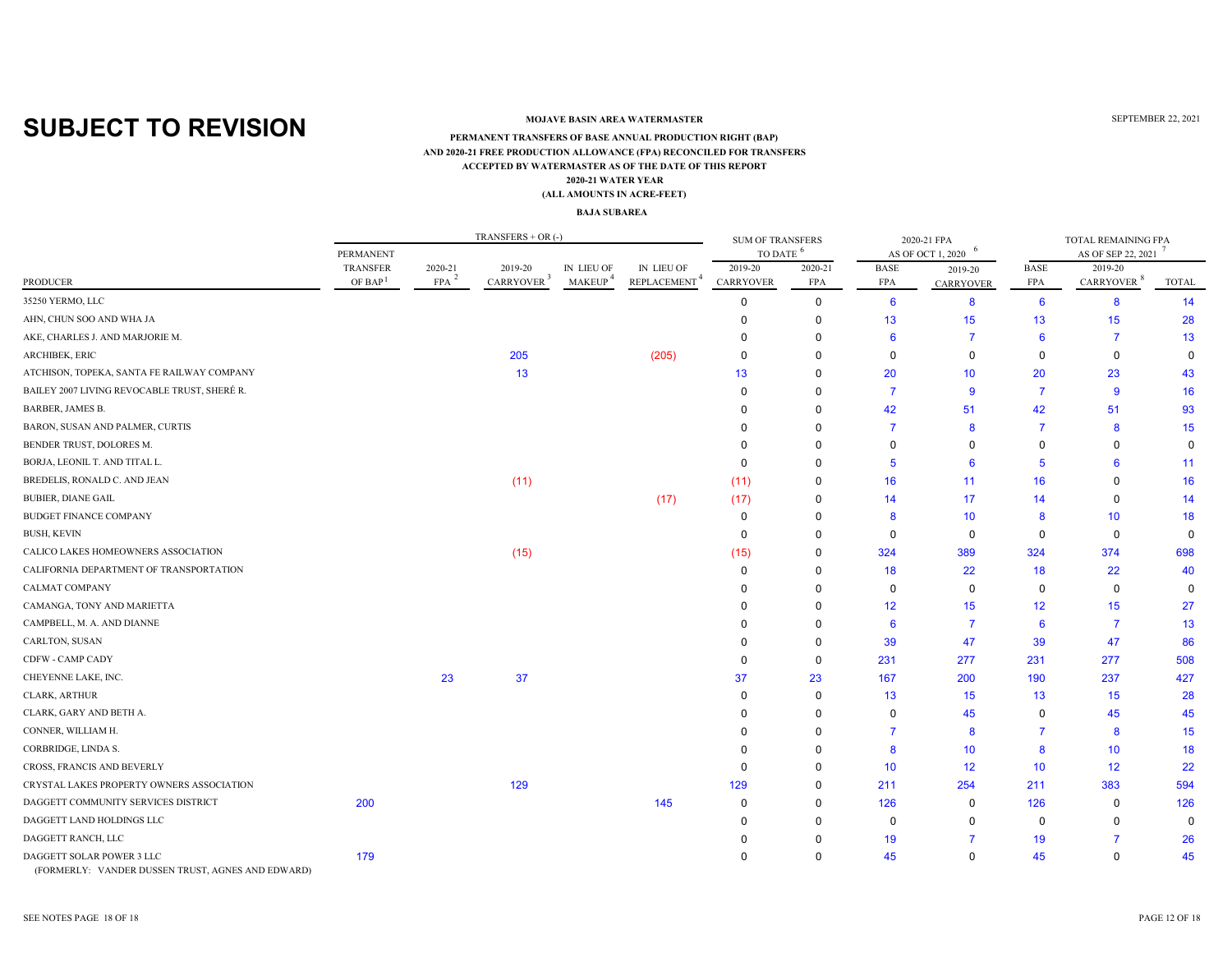### **MOJAVE BASIN AREA WATERMASTER**

#### **ACCEPTED BY WATERMASTER AS OF THE DATE OF THIS REPORT(ALL AMOUNTS IN ACRE-FEET) PERMANENT TRANSFERS OF BASE ANNUAL PRODUCTION RIGHT (BAP) 2020-21 WATER YEAR AND 2020-21 FREE PRODUCTION ALLOWANCE (FPA) RECONCILED FOR TRANSFERS**

#### **BAJA SUBAREA**

|                                                |                     |         | TRANSFERS $+$ OR $(-)$ |                     |                          | <b>SUM OF TRANSFERS</b><br>TO DATE <sup>6</sup> |             |                | 2020-21 FPA            | TOTAL REMAINING FPA |                        |              |  |
|------------------------------------------------|---------------------|---------|------------------------|---------------------|--------------------------|-------------------------------------------------|-------------|----------------|------------------------|---------------------|------------------------|--------------|--|
|                                                | PERMANENT           |         |                        |                     |                          |                                                 |             |                | 6<br>AS OF OCT 1, 2020 |                     | AS OF SEP 22, 2021     |              |  |
|                                                | <b>TRANSFER</b>     | 2020-21 | 2019-20                | IN LIEU OF          | IN LIEU OF               | 2019-20                                         | 2020-21     | <b>BASE</b>    | 2019-20                | <b>BASE</b>         | 2019-20                |              |  |
| PRODUCER                                       | OF BAP <sup>1</sup> | FPA     | CARRYOVER <sup>3</sup> | MAKEUP <sup>4</sup> | REPLACEMENT <sup>4</sup> | <b>CARRYOVER</b>                                | <b>FPA</b>  | <b>FPA</b>     | CARRYOVER              | FPA                 | CARRYOVER <sup>8</sup> | <b>TOTAL</b> |  |
| DE JONG FAMILY TRUST                           |                     |         | 457                    |                     |                          | 457                                             | 0           | 783            | 534                    | 783                 | 991                    | 1,774        |  |
| DENNISON, QUENTIN D. - CLEGG, FRIZELL AND JOKE |                     |         |                        |                     |                          | 0                                               | 0           | 8              | 9                      | 8                   | $\overline{9}$         | 17           |  |
| DONALDSON, JERRY AND BEVERLY                   |                     |         |                        |                     |                          | $\Omega$                                        | $\Omega$    | 23             | 27                     | 23                  | 27                     | 50           |  |
| DOWELL, LEONARD                                |                     |         |                        |                     |                          | $\Omega$                                        | $\Omega$    | 6              | 7                      | 6                   | 7                      | 13           |  |
| <b>EVERT FAMILY TRUST</b>                      |                     |         | (18)                   |                     |                          | (18)                                            | $\Omega$    | 44             | 48                     | 44                  | 30                     | 74           |  |
| FEJFAR, MONICA KAY                             |                     |         |                        |                     |                          | 0                                               | 0           | 5              | 6                      | 5                   | 6                      | 11           |  |
| FERNANDEZ, ARTURO                              |                     |         |                        |                     |                          | $\Omega$                                        | $\Omega$    | 19             | 23                     | 19                  | 23                     | 42           |  |
| FERRO, DENNIS AND NORMA                        |                     |         |                        |                     |                          | $\Omega$                                        | 0           | 8              | 10                     | 8                   | 10                     | 18           |  |
| FIRST CPA LLC                                  |                     |         |                        |                     |                          | $\Omega$                                        | $\Omega$    | 15             | 16                     | 15                  | 16                     | 31           |  |
| FOOTHILL ESTATES MHP, LLC                      |                     |         |                        |                     | -1                       | 0                                               | 0           | 14             | 0                      | 14                  | $\mathbf 0$            | 14           |  |
| FUNDAMENTAL CHRISTIAN ENDEAVORS, INC.          |                     |         |                        |                     |                          |                                                 | $\Omega$    | 107            | 128                    | 107                 | 128                    | 235          |  |
| <b>GABRYCH, EUGENE</b>                         |                     |         |                        |                     |                          |                                                 | 0           | 410            | 270                    | 410                 | 270                    | 680          |  |
| <b>GARCIA, DANIEL</b>                          |                     |         |                        |                     |                          | 0                                               | 0           | 6              | 7                      | 6                   | -7                     | 13           |  |
| GARG, OM P.                                    |                     |         | (145)                  |                     |                          | (145)                                           | 0           | 121            | 145                    | 121                 | 0                      | 121          |  |
| GENON CALIFORNIA SOUTH, LP                     |                     | 600     |                        |                     |                          | $\mathbf 0$                                     | 600         | 0              | 139                    | 600                 | 139                    | 739          |  |
| GRAY, GEORGE F. AND BETTY E.                   |                     |         | (29)                   |                     |                          | (29)                                            | 0           | 24             | 29                     | 24                  | $\mathbf 0$            | 24           |  |
| HACKBARTH, EDWARD E.                           |                     |         | 432                    |                     |                          | 432                                             | $\Omega$    | 380            | 171                    | 380                 | 603                    | 983          |  |
| HANSON AGGREGATES WRP, INC.                    |                     |         |                        |                     |                          | 0                                               | $\Omega$    | 8              | 10                     | 8                   | 10                     | 18           |  |
| HARESON, NICHOLAS AND MARY                     |                     |         |                        |                     |                          | 0                                               | 0           | $\overline{2}$ | 3                      | $\overline{2}$      | 3                      | 5            |  |
| HARTER, JOE AND SUE                            | (100)               |         |                        |                     | (100)                    | (100)                                           | 0           | 1,284          | 498                    | 1,284               | 398                    | 1,682        |  |
| HASS, PAULINE L.                               |                     |         | (10)                   |                     |                          | (10)                                            | 0           | 9              | 10                     | 9                   | 0                      | 9            |  |
| HAWKINS, JAMES B.                              | (854)               |         |                        |                     |                          | $\Omega$                                        | $\mathbf 0$ | $\Omega$       | 0                      | $\mathbf 0$         | $\mathbf 0$            | $\Omega$     |  |
| HENDLEY, RICK AND BARBARA                      |                     |         |                        |                     |                          | $\mathbf 0$                                     | 0           | 12             | 15                     | 12                  | 15                     | 27           |  |
| HIETT, HARRY L.                                |                     |         |                        |                     | (7)                      | (7)                                             | 0           | 8              | 8                      | 8                   | -1                     | -9           |  |
| HILARIDES 1998 REVOCABLE FAMILY TRUST          |                     |         | (89)                   |                     |                          | (89)                                            | 0           | 76             | 89                     | 76                  | $\mathbf 0$            | 76           |  |
| HO, TING-SENG AND AH-GIT                       |                     |         |                        |                     | (90)                     | (90)                                            | 0           | 75             | 90                     | 75                  | $\mathbf 0$            | 75           |  |
| HOLLISTER, ROBERT H. AND RUTH M.               |                     |         |                        |                     |                          | 0                                               | 0           | 11             | 14                     | 11                  | 14                     | 25           |  |
| HONG, PAUL B. AND MAY                          |                     |         |                        |                     |                          | $\Omega$                                        | 0           | 22             | 26                     | 22                  | 26                     | 48           |  |
| <b>HOOD FAMILY TRUST</b>                       |                     |         |                        |                     |                          | 0                                               | $\Omega$    | 11             | 13                     | 11                  | 13                     | 24           |  |
| HORTON, JOHN                                   |                     |         | (14)                   |                     | (59)                     | (73)                                            | 0           | 61             | 73                     | 61                  | 0                      | 61           |  |
| HORTON'S CHILDREN'S TRUST                      |                     |         | 14                     |                     | 59                       | 14                                              | $\Omega$    | 50             | 0                      | 50                  | 14                     | 64           |  |
| HUBBARD, ESTER AND MIZUNO, ARLEAN              |                     |         |                        |                     |                          | 0                                               |             | 7              | 9                      | -7                  | -9                     | 16           |  |
| HUNT, RALPH M. AND LILLIAN F.                  |                     |         |                        |                     |                          | $\Omega$                                        | $\Omega$    | 13             | 16                     | 13                  | 16                     | 29           |  |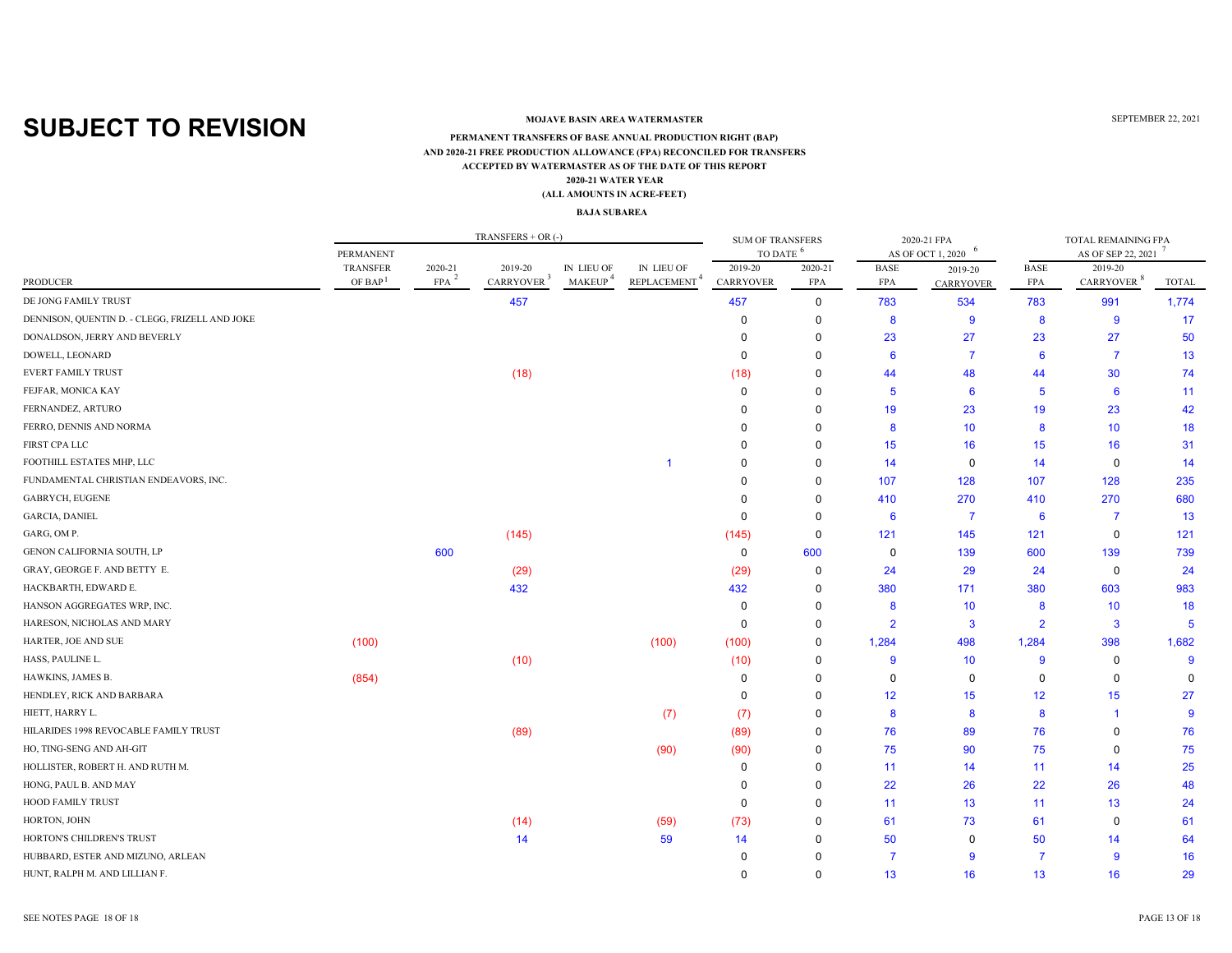### **MOJAVE BASIN AREA WATERMASTER**

#### **ACCEPTED BY WATERMASTER AS OF THE DATE OF THIS REPORT(ALL AMOUNTS IN ACRE-FEET) PERMANENT TRANSFERS OF BASE ANNUAL PRODUCTION RIGHT (BAP) 2020-21 WATER YEAR AND 2020-21 FREE PRODUCTION ALLOWANCE (FPA) RECONCILED FOR TRANSFERS**

#### **BAJA SUBAREA**

|                                                      |                     |         | $TRANSFERS + OR$ (-)   |                     |                          | <b>SUM OF TRANSFERS</b><br>TO DATE <sup>6</sup> |             |                        | 2020-21 FPA    | TOTAL REMAINING FPA |                        |                 |  |
|------------------------------------------------------|---------------------|---------|------------------------|---------------------|--------------------------|-------------------------------------------------|-------------|------------------------|----------------|---------------------|------------------------|-----------------|--|
|                                                      | PERMANENT           |         |                        | IN LIEU OF          | IN LIEU OF               |                                                 |             | 6<br>AS OF OCT 1, 2020 |                | AS OF SEP 22, 2021  |                        |                 |  |
|                                                      | <b>TRANSFER</b>     | 2020-21 | 2019-20                |                     |                          | 2019-20                                         | 2020-21     | <b>BASE</b>            | 2019-20        | <b>BASE</b>         | 2019-20                |                 |  |
| PRODUCER                                             | OF BAP <sup>1</sup> | FPA     | CARRYOVER <sup>3</sup> | MAKEUP <sup>4</sup> | REPLACEMENT <sup>4</sup> | <b>CARRYOVER</b>                                | <b>FPA</b>  | <b>FPA</b>             | CARRYOVER      | FPA                 | CARRYOVER <sup>8</sup> | <b>TOTAL</b>    |  |
| HYATT, JAMES AND BRENDA                              |                     |         | (57)                   |                     |                          | (57)                                            | 0           | 53                     | 57             | 53                  | 0                      | 53              |  |
| IM, NICHOLAS NAK-KYUN                                |                     |         |                        |                     |                          | 0                                               | 0           | 100                    | 120            | 100                 | 120                    | 220             |  |
| IRVIN, BERTRAND W.                                   |                     |         | 5                      |                     |                          | 5                                               | $\Omega$    | 8                      | 9              | 8                   | 14                     | 22              |  |
| ITALMOOD INC., ET. AL.                               |                     |         |                        |                     |                          | $\Omega$                                        | $\Omega$    | 48                     | 57             | 48                  | 57                     | 105             |  |
| JACKS, JAMES F.                                      |                     |         |                        |                     |                          | $\Omega$                                        | 0           | 3                      | 3              | $\mathbf{3}$        | $\mathbf{3}$           | $6\phantom{1}6$ |  |
| JACKSON, JAMES N. JR REVOCABLE LIVING TRUST          |                     |         | (17)                   |                     |                          | (17)                                            | 0           | 14                     | 17             | 14                  | $\mathbf 0$            | 14              |  |
| JACKSON, RAY REVOCABLE TRUST NO. 45801               |                     |         |                        |                     |                          | 0                                               | $\Omega$    | -1                     | -1             | -1                  | -1                     | $\overline{2}$  |  |
| KARIMI, HOOSHANG                                     |                     |         |                        |                     |                          | $\Omega$                                        | 0           | 18                     | 21             | 18                  | 21                     | 39              |  |
| KASNER FAMILY LIMITED PARTNERSHIP                    |                     |         |                        |                     | 217                      | $\Omega$                                        | 0           | 211                    | 0              | 211                 | 0                      | 211             |  |
| KASNER, ROBERT                                       | (100)               | (103)   |                        |                     | 168                      | 0                                               | (103)       | 1,404                  | 0              | 1,301               | $\mathbf 0$            | 1,301           |  |
| KATCHER, AUGUST M. AND MARCELINE                     |                     |         |                        |                     |                          | $\Omega$                                        | 0           | 6                      | $\overline{7}$ | 6                   | $\overline{7}$         | 13              |  |
| KEMP, ROBERT AND ROSE                                |                     |         |                        |                     |                          | $\Omega$                                        | 0           | 8                      | 10             | 8                   | 10                     | 18              |  |
| KIM, JOON HO AND MAL BOON REVOCABLE TRUST            |                     |         | (59)                   |                     |                          | (59)                                            | 0           | 191                    | 230            | 191                 | 171                    | 362             |  |
| KIM, SEON JA                                         |                     |         |                        |                     |                          | $\mathbf 0$                                     | $\Omega$    | 13                     | 15             | 13                  | 15                     | 28              |  |
| KOEGLER, RONALD R. AND CAROLYN V.                    | (26)                |         | (7)                    |                     |                          | (7)                                             | $\Omega$    | 0                      | 7              | 0                   | $\mathbf 0$            | $\Omega$        |  |
| KOERING, RICHARD AND KOERING, DONNA                  |                     |         |                        |                     |                          | $\Omega$                                        | $\Omega$    | 5                      | 6              | 5                   | 6                      | 11              |  |
| KOSHAREK, JOHN AND JOANN                             |                     |         |                        |                     |                          | $\Omega$                                        | 0           | 14                     | 17             | 14                  | 17                     | 31              |  |
| LAKE JODIE PROPERTY OWNERS ASSOCIATION               |                     |         | 130                    |                     |                          | 130                                             | $\Omega$    | 114                    | 44             | 114                 | 174                    | 288             |  |
| <b>LAKE WAIKIKI</b>                                  |                     |         |                        |                     |                          | 0                                               | 0           | 25                     | 30             | 25                  | 30                     | 55              |  |
| LAKE WAINANI OWNERS ASSOCIATION                      |                     | 300     | (205)                  |                     |                          | (205)                                           | 300         | 432                    | 469            | 732                 | 264                    | 996             |  |
| LAM, PHILLIP                                         |                     |         |                        |                     |                          | 0                                               | 0           | 27                     | 32             | 27                  | 32                     | 59              |  |
| LANGLEY, MICHAEL R. AND SHARON                       |                     |         |                        |                     |                          | $\Omega$                                        | $\mathbf 0$ | 5                      | $\overline{2}$ | 5                   | $\overline{2}$         | 7               |  |
| LAVANH, ET AL.                                       |                     |         |                        |                     |                          | $\Omega$                                        | 0           | 6                      | 8              | 6                   | 8                      | 14              |  |
| LAWRENCE, WILLIAM W.                                 |                     |         |                        |                     |                          | $\Omega$                                        | 0           | 12                     | 14             | 12                  | 14                     | 26              |  |
| LEE, VIN JANG T.                                     |                     |         |                        |                     |                          | $\Omega$                                        | $\Omega$    | 158                    | 189            | 158                 | 189                    | 347             |  |
| LEM, HOY                                             |                     |         |                        |                     |                          | $\Omega$                                        | $\Omega$    | 8                      | 10             | 8                   | 10                     | 18              |  |
| LIANG, YUAN - I AND TZU - MEI CHEN                   |                     |         | (10)                   |                     | (50)                     | (60)                                            | 0           | 50                     | 60             | 50                  | 0                      | 50              |  |
| LIBERTY UTILITIES (APPLE VALLEY RANCHOS WATER) CORP. |                     |         |                        |                     |                          | $\mathbf 0$                                     | $\mathbf 0$ | 114                    | 136            | 114                 | 136                    | 250             |  |
| LIN, KUAN JUNG AND CHUNG, DER-BING                   |                     | (113)   | (136)                  |                     |                          | (136)                                           | (113)       | 113                    | 136            | 0                   | 0                      | $\Omega$        |  |
| LO, ET AL.                                           |                     |         |                        |                     |                          | 0                                               | 0           | 15                     | 0              | 15                  | 0                      | 15              |  |
| M BIRD CONSTRUCTION                                  |                     |         |                        |                     |                          | 0                                               | $\Omega$    | 11                     | 13             | 11                  | 13                     | 24              |  |
| MAHJOUBI, AFSAR S.                                   |                     |         |                        |                     |                          | O                                               |             | 16                     | 19             | 16                  | 19                     | 35              |  |
| MALONEY, JANICE                                      |                     |         |                        |                     |                          | $\Omega$                                        | $\Omega$    | 9                      | 11             | 9                   | 11                     | 20              |  |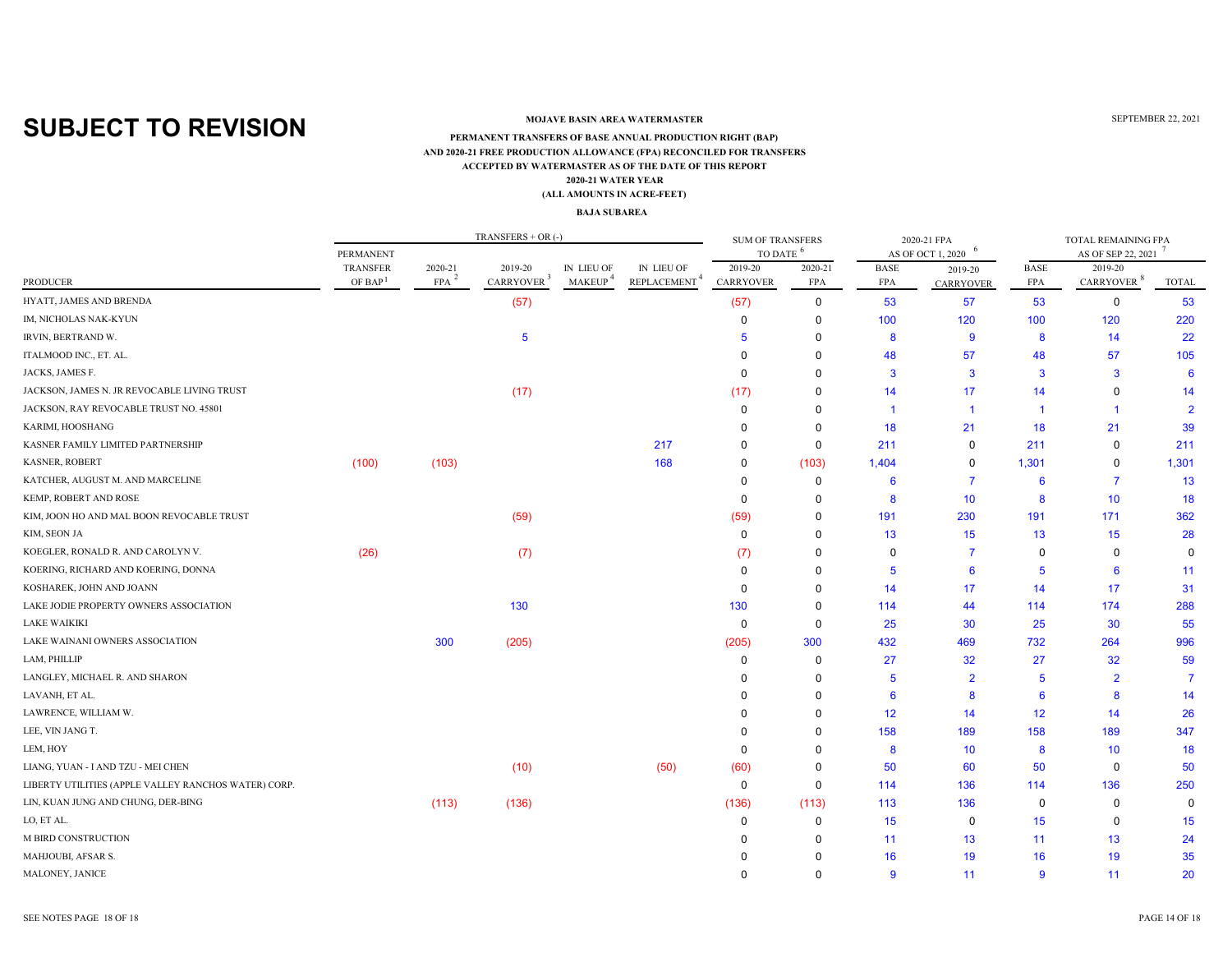### **MOJAVE BASIN AREA WATERMASTER**

#### **ACCEPTED BY WATERMASTER AS OF THE DATE OF THIS REPORT(ALL AMOUNTS IN ACRE-FEET) PERMANENT TRANSFERS OF BASE ANNUAL PRODUCTION RIGHT (BAP) 2020-21 WATER YEAR AND 2020-21 FREE PRODUCTION ALLOWANCE (FPA) RECONCILED FOR TRANSFERS**

#### **BAJA SUBAREA**

| - 6<br>TO DATE<br>AS OF SEP 22, 2021<br>PERMANENT<br>AS OF OCT 1, 2020<br><b>TRANSFER</b><br>2020-21<br>IN LIEU OF<br>2019-20<br>2020-21<br><b>BASE</b><br><b>BASE</b><br>2019-20<br>2019-20<br>IN LIEU OF<br>2019-20<br>CARRYOVER <sup>3</sup><br>$\texttt{REPLACEMENT}^4$<br>MAKEUP <sup>4</sup><br>CARRYOVER $^8$<br>OF BAP $1$<br>FPA <sup>3</sup><br>CARRYOVER<br><b>FPA</b><br><b>PRODUCER</b><br><b>FPA</b><br><b>FPA</b><br><b>TOTAL</b><br><b>CARRYOVER</b><br>27<br>$\mathbf 0$<br>16<br>16<br>$\Omega$<br>11<br>11<br>10<br>10<br>10<br>0<br>0<br>0<br>0<br>$\mathbf 0$<br>6<br>11<br>$\Omega$<br>5<br>6<br>5<br>32<br>37<br>32<br>16<br>16<br>53<br>$\Omega$<br>5<br>19<br>33<br>$\Omega$<br>19<br>14<br>$\Omega$<br>14<br>6<br>5<br>6<br>11<br>$\Omega$<br>$\Omega$<br>5<br>37<br>37<br>(44)<br>$\mathbf 0$<br>44<br>37<br>$\mathbf 0$<br>(44)<br>2,758<br>(600)<br>$\mathbf 0$<br>(600)<br>1,799<br>1,559<br>1,199<br>1,559<br>(91)<br>(91)<br>76<br>91<br>76<br>$\mathbf 0$<br>76<br>0<br>20<br>11<br>9<br>11<br>$\Omega$<br>0<br>9<br>$\overline{7}$<br>$\overline{7}$<br>13<br>$\Omega$<br>6<br>6<br>$\mathbf 0$<br>5<br>9<br>$\Omega$<br>5<br>Δ<br>Δ<br>699<br>(100)<br>(698)<br>(1)<br>(699)<br>(100)<br>583<br>483<br>$\Omega$<br>483<br>$\mathbf 0$<br>$\mathbf 0$<br>6<br>0<br>6<br>$\Omega$<br>6<br>(1)<br>(1)<br>$\mathbf 0$<br>(1)<br>(1)<br>0<br>$\Omega$<br>-1<br>-1<br>28<br>97<br>125<br>64<br>64<br>$\mathbf 0$<br>33<br>28<br>348<br>23<br>81<br>81<br>23<br>111<br>133<br>134<br>214<br>368<br>167<br>201<br>167<br>201<br>0<br>$\Omega$<br>$\overline{7}$<br>13<br>$\mathbf 0$<br>6<br>$\overline{7}$<br>6<br>38<br>38<br>$\mathbf 0$<br>38<br>$\Omega$<br>0<br>PERKO, BERT K.<br>33<br>40<br>40<br>73<br>$\Omega$<br>33<br>23<br>23<br>28<br>51<br>$\Omega$<br>28<br>8<br>9<br>8<br>9<br>17<br>$\Omega$<br>PRECISION INVESTMENTS SERVICES, LLC<br>212<br>222<br>212<br>222<br>434<br>$\Omega$<br>PRICE, DONALD AND RUTH<br>13<br>13<br>24<br>$\Omega$<br>11<br>11<br>PRUETT, ANDREA<br>20<br>11<br>9<br>11<br>0<br>9<br>$6\phantom{1}6$<br>QUAKENBUSH, SAMUEL R.<br>6<br>11<br>$\Omega$<br>5<br>5<br>$\Omega$<br>QUIROS, FRANSISCO J. AND HERRMANN, RONALD<br>25<br>25<br>10<br>10<br>36<br>46<br>$\Omega$<br>11<br>RICE, HENRY C. AND DIANA<br>8<br>$6\phantom{1}6$<br>8<br>$\Omega$<br>$\Omega$<br>6<br>14<br>9<br>16<br>RIZVI, S.R ALI<br>$\Omega$<br>$\overline{7}$<br>9<br>7<br>$\Omega$<br>ROSSI, JAMES L. AND NAOMI I.<br>28<br>154<br>154<br>$\Omega$<br>154<br>$\Omega$<br>$\mathbf 0$<br>$\Omega$<br>S AND B BROTHERS, LLC<br>32<br>56<br>32<br>56<br>88<br>SAGABEAN-BARKER, KANOEOLOKELANI L.<br>$\overline{7}$<br>$\mathbf{Q}$<br>$\overline{7}$<br>16<br>$\Omega$<br>$\mathbf{Q}$ |                                                 |  | TRANSFERS + OR $(-)$ |  | <b>SUM OF TRANSFERS</b> |  | 2020-21 FPA | TOTAL REMAINING FPA |  |  |
|----------------------------------------------------------------------------------------------------------------------------------------------------------------------------------------------------------------------------------------------------------------------------------------------------------------------------------------------------------------------------------------------------------------------------------------------------------------------------------------------------------------------------------------------------------------------------------------------------------------------------------------------------------------------------------------------------------------------------------------------------------------------------------------------------------------------------------------------------------------------------------------------------------------------------------------------------------------------------------------------------------------------------------------------------------------------------------------------------------------------------------------------------------------------------------------------------------------------------------------------------------------------------------------------------------------------------------------------------------------------------------------------------------------------------------------------------------------------------------------------------------------------------------------------------------------------------------------------------------------------------------------------------------------------------------------------------------------------------------------------------------------------------------------------------------------------------------------------------------------------------------------------------------------------------------------------------------------------------------------------------------------------------------------------------------------------------------------------------------------------------------------------------------------------------------------------------------------------------------------------------------------------------------------------------------------------------------------------------------------------------------------------------------------------------------------------------------------------------------------------------------------------------------------------------------------------------------------------------------------------------------------------------------------------------------------------------------------------------------|-------------------------------------------------|--|----------------------|--|-------------------------|--|-------------|---------------------|--|--|
|                                                                                                                                                                                                                                                                                                                                                                                                                                                                                                                                                                                                                                                                                                                                                                                                                                                                                                                                                                                                                                                                                                                                                                                                                                                                                                                                                                                                                                                                                                                                                                                                                                                                                                                                                                                                                                                                                                                                                                                                                                                                                                                                                                                                                                                                                                                                                                                                                                                                                                                                                                                                                                                                                                                                  |                                                 |  |                      |  |                         |  |             |                     |  |  |
|                                                                                                                                                                                                                                                                                                                                                                                                                                                                                                                                                                                                                                                                                                                                                                                                                                                                                                                                                                                                                                                                                                                                                                                                                                                                                                                                                                                                                                                                                                                                                                                                                                                                                                                                                                                                                                                                                                                                                                                                                                                                                                                                                                                                                                                                                                                                                                                                                                                                                                                                                                                                                                                                                                                                  |                                                 |  |                      |  |                         |  |             |                     |  |  |
|                                                                                                                                                                                                                                                                                                                                                                                                                                                                                                                                                                                                                                                                                                                                                                                                                                                                                                                                                                                                                                                                                                                                                                                                                                                                                                                                                                                                                                                                                                                                                                                                                                                                                                                                                                                                                                                                                                                                                                                                                                                                                                                                                                                                                                                                                                                                                                                                                                                                                                                                                                                                                                                                                                                                  |                                                 |  |                      |  |                         |  |             |                     |  |  |
|                                                                                                                                                                                                                                                                                                                                                                                                                                                                                                                                                                                                                                                                                                                                                                                                                                                                                                                                                                                                                                                                                                                                                                                                                                                                                                                                                                                                                                                                                                                                                                                                                                                                                                                                                                                                                                                                                                                                                                                                                                                                                                                                                                                                                                                                                                                                                                                                                                                                                                                                                                                                                                                                                                                                  | MANNING, SHARON S.                              |  |                      |  |                         |  |             |                     |  |  |
|                                                                                                                                                                                                                                                                                                                                                                                                                                                                                                                                                                                                                                                                                                                                                                                                                                                                                                                                                                                                                                                                                                                                                                                                                                                                                                                                                                                                                                                                                                                                                                                                                                                                                                                                                                                                                                                                                                                                                                                                                                                                                                                                                                                                                                                                                                                                                                                                                                                                                                                                                                                                                                                                                                                                  | MARCROFT, JAMES A. AND JOAN                     |  |                      |  |                         |  |             |                     |  |  |
|                                                                                                                                                                                                                                                                                                                                                                                                                                                                                                                                                                                                                                                                                                                                                                                                                                                                                                                                                                                                                                                                                                                                                                                                                                                                                                                                                                                                                                                                                                                                                                                                                                                                                                                                                                                                                                                                                                                                                                                                                                                                                                                                                                                                                                                                                                                                                                                                                                                                                                                                                                                                                                                                                                                                  | MARSHALL, CHARLES                               |  |                      |  |                         |  |             |                     |  |  |
|                                                                                                                                                                                                                                                                                                                                                                                                                                                                                                                                                                                                                                                                                                                                                                                                                                                                                                                                                                                                                                                                                                                                                                                                                                                                                                                                                                                                                                                                                                                                                                                                                                                                                                                                                                                                                                                                                                                                                                                                                                                                                                                                                                                                                                                                                                                                                                                                                                                                                                                                                                                                                                                                                                                                  | MARTIN, MICHAEL D. AND ARLENE D.                |  |                      |  |                         |  |             |                     |  |  |
|                                                                                                                                                                                                                                                                                                                                                                                                                                                                                                                                                                                                                                                                                                                                                                                                                                                                                                                                                                                                                                                                                                                                                                                                                                                                                                                                                                                                                                                                                                                                                                                                                                                                                                                                                                                                                                                                                                                                                                                                                                                                                                                                                                                                                                                                                                                                                                                                                                                                                                                                                                                                                                                                                                                                  | MILBRAT, IRVING H.                              |  |                      |  |                         |  |             |                     |  |  |
|                                                                                                                                                                                                                                                                                                                                                                                                                                                                                                                                                                                                                                                                                                                                                                                                                                                                                                                                                                                                                                                                                                                                                                                                                                                                                                                                                                                                                                                                                                                                                                                                                                                                                                                                                                                                                                                                                                                                                                                                                                                                                                                                                                                                                                                                                                                                                                                                                                                                                                                                                                                                                                                                                                                                  | <b>MILLER LIVING TRUST</b>                      |  |                      |  |                         |  |             |                     |  |  |
|                                                                                                                                                                                                                                                                                                                                                                                                                                                                                                                                                                                                                                                                                                                                                                                                                                                                                                                                                                                                                                                                                                                                                                                                                                                                                                                                                                                                                                                                                                                                                                                                                                                                                                                                                                                                                                                                                                                                                                                                                                                                                                                                                                                                                                                                                                                                                                                                                                                                                                                                                                                                                                                                                                                                  | MIZRAHIE, ET AL.                                |  |                      |  |                         |  |             |                     |  |  |
|                                                                                                                                                                                                                                                                                                                                                                                                                                                                                                                                                                                                                                                                                                                                                                                                                                                                                                                                                                                                                                                                                                                                                                                                                                                                                                                                                                                                                                                                                                                                                                                                                                                                                                                                                                                                                                                                                                                                                                                                                                                                                                                                                                                                                                                                                                                                                                                                                                                                                                                                                                                                                                                                                                                                  | MOJAVE WATER AGENCY                             |  |                      |  |                         |  |             |                     |  |  |
|                                                                                                                                                                                                                                                                                                                                                                                                                                                                                                                                                                                                                                                                                                                                                                                                                                                                                                                                                                                                                                                                                                                                                                                                                                                                                                                                                                                                                                                                                                                                                                                                                                                                                                                                                                                                                                                                                                                                                                                                                                                                                                                                                                                                                                                                                                                                                                                                                                                                                                                                                                                                                                                                                                                                  | MORRIS TRUST, JULIA V.                          |  |                      |  |                         |  |             |                     |  |  |
|                                                                                                                                                                                                                                                                                                                                                                                                                                                                                                                                                                                                                                                                                                                                                                                                                                                                                                                                                                                                                                                                                                                                                                                                                                                                                                                                                                                                                                                                                                                                                                                                                                                                                                                                                                                                                                                                                                                                                                                                                                                                                                                                                                                                                                                                                                                                                                                                                                                                                                                                                                                                                                                                                                                                  | MULLIGAN, ROBERT AND INEZ                       |  |                      |  |                         |  |             |                     |  |  |
|                                                                                                                                                                                                                                                                                                                                                                                                                                                                                                                                                                                                                                                                                                                                                                                                                                                                                                                                                                                                                                                                                                                                                                                                                                                                                                                                                                                                                                                                                                                                                                                                                                                                                                                                                                                                                                                                                                                                                                                                                                                                                                                                                                                                                                                                                                                                                                                                                                                                                                                                                                                                                                                                                                                                  | MURPHY, JEAN                                    |  |                      |  |                         |  |             |                     |  |  |
|                                                                                                                                                                                                                                                                                                                                                                                                                                                                                                                                                                                                                                                                                                                                                                                                                                                                                                                                                                                                                                                                                                                                                                                                                                                                                                                                                                                                                                                                                                                                                                                                                                                                                                                                                                                                                                                                                                                                                                                                                                                                                                                                                                                                                                                                                                                                                                                                                                                                                                                                                                                                                                                                                                                                  | MUSIC, ZAJO                                     |  |                      |  |                         |  |             |                     |  |  |
|                                                                                                                                                                                                                                                                                                                                                                                                                                                                                                                                                                                                                                                                                                                                                                                                                                                                                                                                                                                                                                                                                                                                                                                                                                                                                                                                                                                                                                                                                                                                                                                                                                                                                                                                                                                                                                                                                                                                                                                                                                                                                                                                                                                                                                                                                                                                                                                                                                                                                                                                                                                                                                                                                                                                  | NEW SPRINGS LIMITED PARTNERSHIP                 |  |                      |  |                         |  |             |                     |  |  |
|                                                                                                                                                                                                                                                                                                                                                                                                                                                                                                                                                                                                                                                                                                                                                                                                                                                                                                                                                                                                                                                                                                                                                                                                                                                                                                                                                                                                                                                                                                                                                                                                                                                                                                                                                                                                                                                                                                                                                                                                                                                                                                                                                                                                                                                                                                                                                                                                                                                                                                                                                                                                                                                                                                                                  | NEWBERRY COMMUNITY SERVICES DISTRICT            |  |                      |  |                         |  |             |                     |  |  |
|                                                                                                                                                                                                                                                                                                                                                                                                                                                                                                                                                                                                                                                                                                                                                                                                                                                                                                                                                                                                                                                                                                                                                                                                                                                                                                                                                                                                                                                                                                                                                                                                                                                                                                                                                                                                                                                                                                                                                                                                                                                                                                                                                                                                                                                                                                                                                                                                                                                                                                                                                                                                                                                                                                                                  | NEWBERRY SPRINGS RECREATIONAL LAKES ASSOCIATION |  |                      |  |                         |  |             |                     |  |  |
|                                                                                                                                                                                                                                                                                                                                                                                                                                                                                                                                                                                                                                                                                                                                                                                                                                                                                                                                                                                                                                                                                                                                                                                                                                                                                                                                                                                                                                                                                                                                                                                                                                                                                                                                                                                                                                                                                                                                                                                                                                                                                                                                                                                                                                                                                                                                                                                                                                                                                                                                                                                                                                                                                                                                  | NSSLC, INC.                                     |  |                      |  |                         |  |             |                     |  |  |
|                                                                                                                                                                                                                                                                                                                                                                                                                                                                                                                                                                                                                                                                                                                                                                                                                                                                                                                                                                                                                                                                                                                                                                                                                                                                                                                                                                                                                                                                                                                                                                                                                                                                                                                                                                                                                                                                                                                                                                                                                                                                                                                                                                                                                                                                                                                                                                                                                                                                                                                                                                                                                                                                                                                                  | O. F. D. L., INC.                               |  |                      |  |                         |  |             |                     |  |  |
|                                                                                                                                                                                                                                                                                                                                                                                                                                                                                                                                                                                                                                                                                                                                                                                                                                                                                                                                                                                                                                                                                                                                                                                                                                                                                                                                                                                                                                                                                                                                                                                                                                                                                                                                                                                                                                                                                                                                                                                                                                                                                                                                                                                                                                                                                                                                                                                                                                                                                                                                                                                                                                                                                                                                  | P AND H ENGINEERING AND DEVELOPMENT CORPORATION |  |                      |  |                         |  |             |                     |  |  |
|                                                                                                                                                                                                                                                                                                                                                                                                                                                                                                                                                                                                                                                                                                                                                                                                                                                                                                                                                                                                                                                                                                                                                                                                                                                                                                                                                                                                                                                                                                                                                                                                                                                                                                                                                                                                                                                                                                                                                                                                                                                                                                                                                                                                                                                                                                                                                                                                                                                                                                                                                                                                                                                                                                                                  | PATINO, JOSÉ                                    |  |                      |  |                         |  |             |                     |  |  |
|                                                                                                                                                                                                                                                                                                                                                                                                                                                                                                                                                                                                                                                                                                                                                                                                                                                                                                                                                                                                                                                                                                                                                                                                                                                                                                                                                                                                                                                                                                                                                                                                                                                                                                                                                                                                                                                                                                                                                                                                                                                                                                                                                                                                                                                                                                                                                                                                                                                                                                                                                                                                                                                                                                                                  | PEARCE, CRAIG L.                                |  |                      |  |                         |  |             |                     |  |  |
|                                                                                                                                                                                                                                                                                                                                                                                                                                                                                                                                                                                                                                                                                                                                                                                                                                                                                                                                                                                                                                                                                                                                                                                                                                                                                                                                                                                                                                                                                                                                                                                                                                                                                                                                                                                                                                                                                                                                                                                                                                                                                                                                                                                                                                                                                                                                                                                                                                                                                                                                                                                                                                                                                                                                  |                                                 |  |                      |  |                         |  |             |                     |  |  |
|                                                                                                                                                                                                                                                                                                                                                                                                                                                                                                                                                                                                                                                                                                                                                                                                                                                                                                                                                                                                                                                                                                                                                                                                                                                                                                                                                                                                                                                                                                                                                                                                                                                                                                                                                                                                                                                                                                                                                                                                                                                                                                                                                                                                                                                                                                                                                                                                                                                                                                                                                                                                                                                                                                                                  | POLAND, JOHN R. AND KATHLEEN A.                 |  |                      |  |                         |  |             |                     |  |  |
|                                                                                                                                                                                                                                                                                                                                                                                                                                                                                                                                                                                                                                                                                                                                                                                                                                                                                                                                                                                                                                                                                                                                                                                                                                                                                                                                                                                                                                                                                                                                                                                                                                                                                                                                                                                                                                                                                                                                                                                                                                                                                                                                                                                                                                                                                                                                                                                                                                                                                                                                                                                                                                                                                                                                  | PORTER, TIMOTHY M.                              |  |                      |  |                         |  |             |                     |  |  |
|                                                                                                                                                                                                                                                                                                                                                                                                                                                                                                                                                                                                                                                                                                                                                                                                                                                                                                                                                                                                                                                                                                                                                                                                                                                                                                                                                                                                                                                                                                                                                                                                                                                                                                                                                                                                                                                                                                                                                                                                                                                                                                                                                                                                                                                                                                                                                                                                                                                                                                                                                                                                                                                                                                                                  |                                                 |  |                      |  |                         |  |             |                     |  |  |
|                                                                                                                                                                                                                                                                                                                                                                                                                                                                                                                                                                                                                                                                                                                                                                                                                                                                                                                                                                                                                                                                                                                                                                                                                                                                                                                                                                                                                                                                                                                                                                                                                                                                                                                                                                                                                                                                                                                                                                                                                                                                                                                                                                                                                                                                                                                                                                                                                                                                                                                                                                                                                                                                                                                                  |                                                 |  |                      |  |                         |  |             |                     |  |  |
|                                                                                                                                                                                                                                                                                                                                                                                                                                                                                                                                                                                                                                                                                                                                                                                                                                                                                                                                                                                                                                                                                                                                                                                                                                                                                                                                                                                                                                                                                                                                                                                                                                                                                                                                                                                                                                                                                                                                                                                                                                                                                                                                                                                                                                                                                                                                                                                                                                                                                                                                                                                                                                                                                                                                  |                                                 |  |                      |  |                         |  |             |                     |  |  |
|                                                                                                                                                                                                                                                                                                                                                                                                                                                                                                                                                                                                                                                                                                                                                                                                                                                                                                                                                                                                                                                                                                                                                                                                                                                                                                                                                                                                                                                                                                                                                                                                                                                                                                                                                                                                                                                                                                                                                                                                                                                                                                                                                                                                                                                                                                                                                                                                                                                                                                                                                                                                                                                                                                                                  |                                                 |  |                      |  |                         |  |             |                     |  |  |
|                                                                                                                                                                                                                                                                                                                                                                                                                                                                                                                                                                                                                                                                                                                                                                                                                                                                                                                                                                                                                                                                                                                                                                                                                                                                                                                                                                                                                                                                                                                                                                                                                                                                                                                                                                                                                                                                                                                                                                                                                                                                                                                                                                                                                                                                                                                                                                                                                                                                                                                                                                                                                                                                                                                                  |                                                 |  |                      |  |                         |  |             |                     |  |  |
|                                                                                                                                                                                                                                                                                                                                                                                                                                                                                                                                                                                                                                                                                                                                                                                                                                                                                                                                                                                                                                                                                                                                                                                                                                                                                                                                                                                                                                                                                                                                                                                                                                                                                                                                                                                                                                                                                                                                                                                                                                                                                                                                                                                                                                                                                                                                                                                                                                                                                                                                                                                                                                                                                                                                  |                                                 |  |                      |  |                         |  |             |                     |  |  |
|                                                                                                                                                                                                                                                                                                                                                                                                                                                                                                                                                                                                                                                                                                                                                                                                                                                                                                                                                                                                                                                                                                                                                                                                                                                                                                                                                                                                                                                                                                                                                                                                                                                                                                                                                                                                                                                                                                                                                                                                                                                                                                                                                                                                                                                                                                                                                                                                                                                                                                                                                                                                                                                                                                                                  |                                                 |  |                      |  |                         |  |             |                     |  |  |
|                                                                                                                                                                                                                                                                                                                                                                                                                                                                                                                                                                                                                                                                                                                                                                                                                                                                                                                                                                                                                                                                                                                                                                                                                                                                                                                                                                                                                                                                                                                                                                                                                                                                                                                                                                                                                                                                                                                                                                                                                                                                                                                                                                                                                                                                                                                                                                                                                                                                                                                                                                                                                                                                                                                                  |                                                 |  |                      |  |                         |  |             |                     |  |  |
|                                                                                                                                                                                                                                                                                                                                                                                                                                                                                                                                                                                                                                                                                                                                                                                                                                                                                                                                                                                                                                                                                                                                                                                                                                                                                                                                                                                                                                                                                                                                                                                                                                                                                                                                                                                                                                                                                                                                                                                                                                                                                                                                                                                                                                                                                                                                                                                                                                                                                                                                                                                                                                                                                                                                  |                                                 |  |                      |  |                         |  |             |                     |  |  |
|                                                                                                                                                                                                                                                                                                                                                                                                                                                                                                                                                                                                                                                                                                                                                                                                                                                                                                                                                                                                                                                                                                                                                                                                                                                                                                                                                                                                                                                                                                                                                                                                                                                                                                                                                                                                                                                                                                                                                                                                                                                                                                                                                                                                                                                                                                                                                                                                                                                                                                                                                                                                                                                                                                                                  |                                                 |  |                      |  |                         |  |             |                     |  |  |

SEE NOTES PAGE 18 OF 18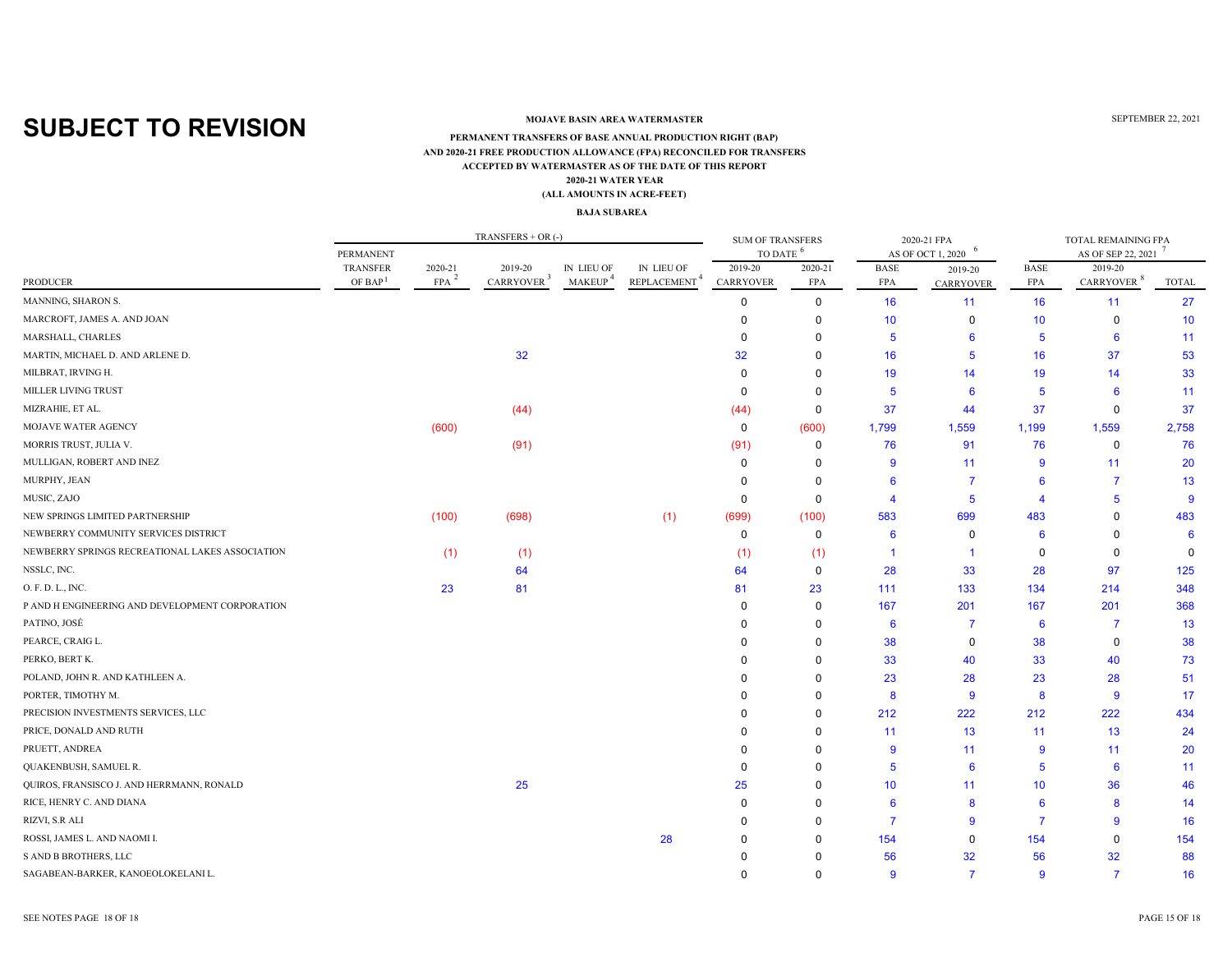### **MOJAVE BASIN AREA WATERMASTER**

#### **ACCEPTED BY WATERMASTER AS OF THE DATE OF THIS REPORT(ALL AMOUNTS IN ACRE-FEET) PERMANENT TRANSFERS OF BASE ANNUAL PRODUCTION RIGHT (BAP) 2020-21 WATER YEAR AND 2020-21 FREE PRODUCTION ALLOWANCE (FPA) RECONCILED FOR TRANSFERS**

#### **BAJA SUBAREA**

|                                             |                                 |                  | $TRANSFERS + OR$ (-) |               |             | <b>SUM OF TRANSFERS</b><br><b>TO DATE</b> |             |             | 2020-21 FPA       | TOTAL REMAINING FPA |                        |              |  |
|---------------------------------------------|---------------------------------|------------------|----------------------|---------------|-------------|-------------------------------------------|-------------|-------------|-------------------|---------------------|------------------------|--------------|--|
|                                             | <b>PERMANENT</b>                |                  |                      |               |             |                                           |             |             | AS OF OCT 1, 2020 |                     | AS OF SEP 22, 2021     |              |  |
|                                             | TRANSFER<br>OF BAP <sup>1</sup> | 2020-21          | 2019-20              | IN LIEU OF    | IN LIEU OF  | 2019-20                                   | 2020-21     | <b>BASE</b> | 2019-20           | <b>BASE</b>         | 2019-20                |              |  |
| <b>PRODUCER</b>                             |                                 | FPA <sup>3</sup> | <b>CARRYOVER</b>     | <b>MAKEUP</b> | REPLACEMENT | <b>CARRYOVER</b>                          | FPA         | <b>FPA</b>  | <b>CARRYOVER</b>  | <b>FPA</b>          | CARRYOVER <sup>8</sup> | <b>TOTAL</b> |  |
| SAMPLES, BERNARD D. AND JANICE E.           |                                 |                  |                      |               |             | $\Omega$                                  | 0           | 11          | 13                | 11                  | 13                     | 24           |  |
| SAMRA, JAGTAR S.                            |                                 |                  |                      |               |             | $\Omega$                                  | $\mathbf 0$ | 8           | 9                 | 8                   | $\overline{9}$         | 17           |  |
| SAN BERNARDINO CO BARSTOW - DAGGETT AIRPORT |                                 |                  |                      |               |             |                                           | $\Omega$    | 42          | 51                | 42                  | 51                     | 93           |  |
| SERVICE ROCK PRODUCTS CORPORATION           |                                 |                  |                      |               |             |                                           | $\Omega$    | $\Omega$    | 0                 | 0                   | $\mathbf 0$            |              |  |
| SHENG, JEN                                  |                                 |                  |                      |               |             |                                           | $\Omega$    | 9           | 10 <sup>°</sup>   | 9                   | 10 <sup>1</sup>        | 19           |  |
| SHEPPARD, THOMAS AND GLORIA                 |                                 |                  |                      |               |             |                                           | $\Omega$    | 55          | 66                | 55                  | 66                     | 121          |  |
| SHORT, JEROME E.                            |                                 |                  |                      |               |             |                                           | $\Omega$    | 8           | $\Omega$          | 8                   | 0                      | 8            |  |
| SINGH, ET AL.                               |                                 |                  |                      |               |             |                                           | $\Omega$    | 8           | 10                | 8                   | 10 <sup>°</sup>        | 18           |  |
| SMITH, DENISE DBA AMEREQUINE BEAUTY, INC    |                                 |                  |                      |               | 90          | <sup>0</sup>                              | $\Omega$    | $\Omega$    | 0                 | $\Omega$            | $\Omega$               | $\Omega$     |  |
| SMITH, PORTER AND ANITA                     |                                 |                  |                      |               |             |                                           | $\Omega$    | 7           | 8                 | 7                   | 8                      | 15           |  |
| SOUTHERN CALIFORNIA EDISON COMPANY          |                                 |                  |                      |               |             |                                           | $\Omega$    | 150         | 180               | 150                 | 180                    | 330          |  |
| SOUTHERN CALIFORNIA GAS COMPANY             |                                 |                  |                      |               |             | <sup>0</sup>                              | $\Omega$    | 25          | 30                | 25                  | 30                     | 55           |  |
| SPERRY, WESLEY                              |                                 |                  |                      |               |             | $\Omega$                                  | $\Omega$    | -1          | $\overline{2}$    | -1                  | $\overline{2}$         | 3            |  |
| ST. ANTONY COPTIC ORTHODOX MONASTERY        |                                 |                  | 170                  |               |             | 170                                       | 0           | 33          | 39                | 33                  | 209                    | 242          |  |
| STARKE, GEORGE A. AND JAYNE E.              |                                 |                  |                      |               |             | $\mathbf 0$                               | $\Omega$    | 6           | $\overline{7}$    | 6                   | $\overline{7}$         | 13           |  |
| SUNDOWN LAKES, INC.                         |                                 | 22               | 98                   |               |             | 98                                        | 22          | 131         | 157               | 153                 | 255                    | 408          |  |
| SUNRAY LAND COMPANY, LLC                    |                                 |                  |                      |               |             | $\Omega$                                  | $\mathbf 0$ | 16          | 19                | 16                  | 19                     | 35           |  |
| SZYNKOWSKI, RUTH J.                         |                                 |                  |                      |               |             | $\Omega$                                  | $\Omega$    | 8           | 9                 | 8                   | 9                      | 17           |  |
| TAPIE, RAYMOND L.                           |                                 |                  |                      |               |             |                                           | $\Omega$    | 5           | 6                 | 5                   | 6                      | 11           |  |
| TEISAN, JERRY                               |                                 |                  |                      |               |             |                                           | 0           | 24          | 29                | 24                  | 29                     | 53           |  |
| THAYER, SHARON                              |                                 |                  |                      |               |             |                                           | $\Omega$    | 25          | 24                | 25                  | 24                     | 49           |  |
| THOMAS, STEPHEN AND LORI                    |                                 |                  |                      |               |             |                                           | $\Omega$    | 13          | 15                | 13                  | 15                     | 28           |  |
| TRIPLE H PARTNERSHIP                        |                                 |                  |                      |               |             | n                                         | $\Omega$    | 55          | 66                | 55                  | 66                     | 121          |  |
| TURNER, TERRY                               |                                 |                  |                      |               |             |                                           | $\Omega$    | 8           | 9                 | 8                   | 9                      | 17           |  |
| UNION PACIFIC RAILROAD COMPANY              |                                 |                  |                      |               |             |                                           | $\Omega$    | 63          | 75                | 63                  | 75                     | 138          |  |
| VACA, ANDY AND TERESITA S.                  |                                 |                  |                      |               |             |                                           | $\Omega$    | 5           | 6                 | 5                   | 6                      | 11           |  |
| VAN BASTELAAR, ALPHONSE                     |                                 |                  |                      |               | 50          | $\Omega$                                  | 0           | 20          | 0                 | 20                  | 0                      | 20           |  |
| VAN DAM FAMILY TRUST, GLEN AND JENNIFER     | 854                             | (197)            |                      |               | (406)       | (406)                                     | (197)       | 2,032       | 559               | 1,835               | 153                    | 1,988        |  |
| VAN LEEUWEN, JOHN                           |                                 | 100              |                      |               |             | $\mathbf 0$                               | 100         | 505         | 606               | 605                 | 606                    | 1,211        |  |
| VANDER DUSSEN TRUST, AGNES AND EDWARD       | (179)                           |                  | (432)                |               | (28)        | (460)                                     | 0           | 404         | 460               | 404                 | 0                      | 404          |  |
| WANG, STEVEN                                |                                 |                  |                      |               |             | $\Omega$                                  | $\Omega$    | 3           | 3                 | 3                   | 3                      |              |  |
| WARD, RAYMOND                               |                                 |                  | 89                   |               |             | 89                                        |             | 27          | 0                 | 27                  | 89                     | 116          |  |
| WEEMS, LIZZIE                               |                                 |                  |                      |               |             | $\Omega$                                  | $\Omega$    | 14          | 16                | 14                  | 16                     | 30           |  |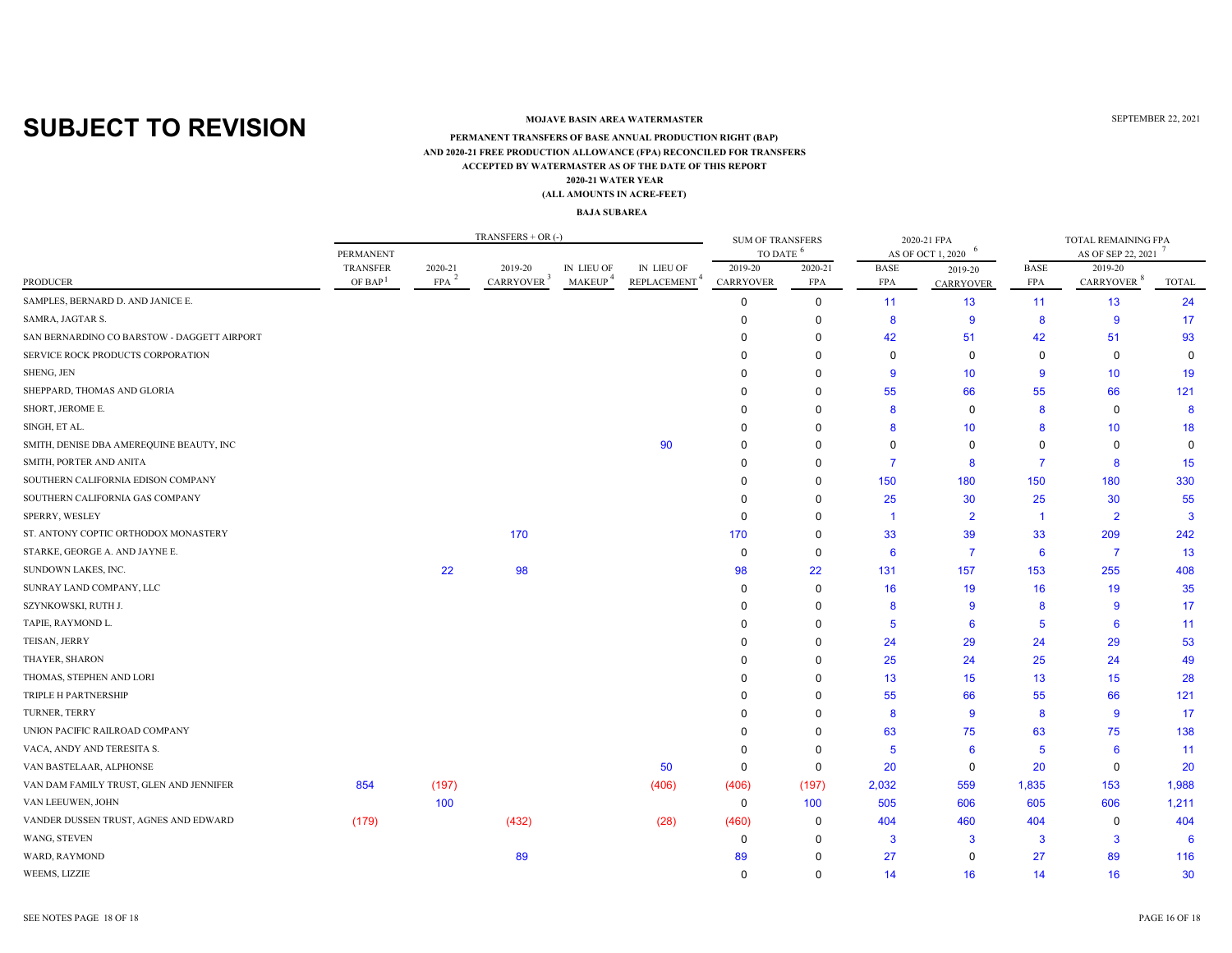### **MOJAVE BASIN AREA WATERMASTER**

#### **ACCEPTED BY WATERMASTER AS OF THE DATE OF THIS REPORT(ALL AMOUNTS IN ACRE-FEET) PERMANENT TRANSFERS OF BASE ANNUAL PRODUCTION RIGHT (BAP) 2020-21 WATER YEAR AND 2020-21 FREE PRODUCTION ALLOWANCE (FPA) RECONCILED FOR TRANSFERS**

#### **BAJA SUBAREA**

|                                                              |                                        | <b>SUM OF TRANSFERS</b> |                             | 2020-21 FPA                 |                           | TOTAL REMAINING FPA  |                       |                           |                             |                    |                             |        |  |
|--------------------------------------------------------------|----------------------------------------|-------------------------|-----------------------------|-----------------------------|---------------------------|----------------------|-----------------------|---------------------------|-----------------------------|--------------------|-----------------------------|--------|--|
| PRODUCER                                                     | PERMANENT                              |                         |                             |                             |                           | TO DATE              |                       | AS OF OCT 1, 2020         |                             |                    | AS OF SEP 22, 2021          |        |  |
|                                                              | <b>TRANSFER</b><br>OF BAP <sup>1</sup> | 2020-21<br><b>FPA</b>   | 2019-20<br><b>CARRYOVER</b> | IN LIEU OF<br><b>MAKEUP</b> | IN LIEU OF<br>REPLACEMENT | 2019-20<br>CARRYOVER | 2020-21<br><b>FPA</b> | <b>BASE</b><br><b>FPA</b> | 2019-20<br><b>CARRYOVER</b> | BASE<br><b>FPA</b> | 2019-20<br><b>CARRYOVER</b> | TOTAL  |  |
| WEERAISINGHE, MAITHRI N.                                     |                                        |                         |                             |                             |                           |                      | $\Omega$              |                           |                             |                    |                             | 9      |  |
| WESTERN HORIZON ASSOCIATES, INC.                             |                                        |                         |                             |                             | 205                       |                      | 0                     | 341                       | 0                           | 341                |                             | 341    |  |
| WET SET, INC.                                                |                                        | 23                      |                             |                             |                           |                      | 23                    | 137                       | 165                         | 160                | 167                         | 327    |  |
| WITTE, E. DANIEL AND MARCIA                                  |                                        |                         |                             |                             |                           |                      | $\Omega$              |                           | 9                           |                    | <b>g</b>                    | 16     |  |
| WLSR, INC.                                                   |                                        | 23                      | 59                          |                             |                           | 59                   | 23                    | 118                       | 142                         | 141                | 201                         | 342    |  |
| WORSEY, JOSEPH A. AND REVAE                                  |                                        |                         |                             |                             |                           |                      | $\Omega$              | 8                         | 9                           | 8                  | -9                          | 17     |  |
| YANG, ZILAN<br>(FORMERLY: KOEGLER, RONALD R. AND CAROLYN V.) | 26                                     |                         |                             |                             |                           |                      | $\Omega$              |                           | 0                           |                    |                             | 14     |  |
| <b>TOTAL (171 PRODUCERS IN THE BAJA SUBAREA)</b>             |                                        | 0                       | (39)                        | 0                           | 0                         | (1,002)              | $\mathbf{0}$          | 16,042                    | 11,696                      | 16,042             | 10,694                      | 26,736 |  |